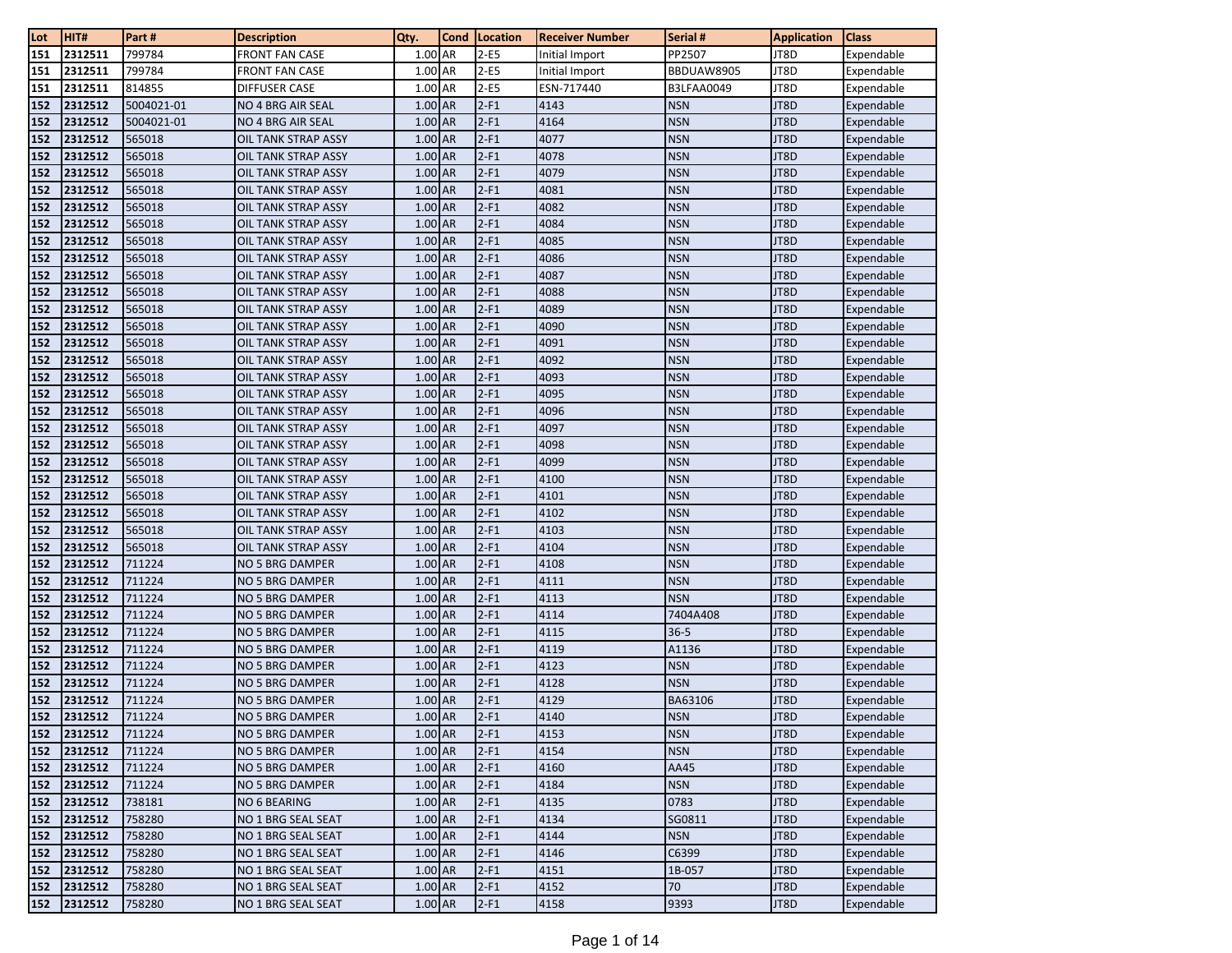| Lot | HIT#    | Part#  | <b>Description</b>        | Qty.      | Cond | Location | <b>Receiver Number</b> | Serial #   | <b>Application</b> | Class      |
|-----|---------|--------|---------------------------|-----------|------|----------|------------------------|------------|--------------------|------------|
| 152 | 2312512 | 758280 | NO 1 BRG SEAL SEAT        | $1.00$ AR |      | $2-F1$   | 4163                   | <b>NSN</b> | JT8D               | Expendable |
| 152 | 2312512 | 758280 | <b>NO 1 BRG SEAL SEAT</b> | 1.00 AR   |      | $2-F1$   | 4220                   | <b>NSN</b> | JT8D               | Expendable |
| 152 | 2312512 | 758280 | NO 1 BRG SEAL SEAT        | $1.00$ AR |      | $2-F1$   | 4220                   | <b>NSN</b> | JT8D               | Expendable |
| 152 | 2312512 | 758280 | NO 1 BRG SEAL SEAT        | 1.00 AR   |      | $2-F1$   | 4220                   | <b>NSN</b> | JT8D               | Expendable |
| 152 | 2312512 | 758280 | NO 1 BRG SEAL SEAT        | 1.00 AR   |      | $2-F1$   | 4220                   | 1296       | JT8D               | Expendable |
| 152 | 2312512 | 758280 | NO 1 BRG SEAL SEAT        | $1.00$ AR |      | $2-F1$   | 4220                   | 1134       | JT8D               | Expendable |
| 152 | 2312512 | 758280 | NO 1 BRG SEAL SEAT        | 1.00 AR   |      | $2-F1$   | 4220                   | B8031      | JT8D               | Expendable |
| 152 | 2312512 | 758280 | NO 1 BRG SEAL SEAT        | 1.00 AR   |      | $2-F1$   | 4220                   | <b>NSN</b> | JT8D               | Expendable |
| 152 | 2312512 | 758280 | NO 1 BRG SEAL SEAT        | 1.00 AR   |      | $2-F1$   | 4220                   | 4323       | JT8D               | Expendable |
| 152 | 2312512 | 758280 | NO 1 BRG SEAL SEAT        | 1.00 AR   |      | $2-F1$   | 4220                   | A2450      | JT8D               | Expendable |
| 152 | 2312512 | 758280 | NO 1 BRG SEAL SEAT        | 1.00 AR   |      | $2-F1$   | 4220                   | <b>NSN</b> | JT8D               | Expendable |
| 152 | 2312512 | 758280 | NO 1 BRG SEAL SEAT        | $1.00$ AR |      | $2-F1$   | 4220                   | 5956       | JT8D               | Expendable |
| 152 | 2312512 | 758280 | NO 1 BRG SEAL SEAT        | $1.00$ AR |      | $2-F1$   | 4225                   | <b>NSN</b> | JT8D               | Expendable |
| 152 | 2312512 | 758280 | NO 1 BRG SEAL SEAT        | 1.00 AR   |      | $2-F1$   | 4225                   | <b>NSN</b> | JT8D               | Expendable |
| 152 | 2312512 | 758280 | NO 1 BRG SEAL SEAT        | 1.00 AR   |      | $2-F1$   | 4225                   | <b>NSN</b> | JT8D               | Expendable |
| 152 | 2312512 | 758280 | NO 1 BRG SEAL SEAT        | 1.00 AR   |      | $2-F1$   | 4225                   | <b>NSN</b> | JT8D               | Expendable |
| 152 | 2312512 | 771613 | NO 2 BRG SEAL SEAT        | 1.00 AR   |      | $2-F1$   | 4109                   | B14716     | JT8D               | Expendable |
| 152 | 2312512 | 771613 | NO 2 BRG SEAL SEAT        | 1.00 AR   |      | $2-F1$   | 4137                   | 1713       | JT8D               | Expendable |
| 152 | 2312512 | 771613 | NO 2 BRG SEAL SEAT        | 1.00 AR   |      | $2-F1$   | 4145                   | A9564      | JT8D               | Expendable |
| 152 | 2312512 | 771613 | NO 2 BRG SEAL SEAT        | $1.00$ AR |      | $2-F1$   | 4147                   | B9409      | JT8D               | Expendable |
| 152 | 2312512 | 771613 | NO 2 BRG SEAL SEAT        | 1.00 AR   |      | $2-F1$   | 4149                   | A6726      | JT8D               | Expendable |
| 152 | 2312512 | 771613 | NO 2 BRG SEAL SEAT        | 1.00 AR   |      | $2-F1$   | 4155                   | 7865       | JT8D               | Expendable |
| 152 | 2312512 | 771613 | NO 2 BRG SEAL SEAT        | 1.00 AR   |      | $2-F1$   | 4156                   | 7284       | JT8D               | Expendable |
| 152 | 2312512 | 771613 | NO 2 BRG SEAL SEAT        | 1.00 AR   |      | $2-F1$   | 4159                   | 0629A176   | JT8D               | Expendable |
| 152 | 2312512 | 771613 | NO 2 BRG SEAL SEAT        | 1.00 AR   |      | $2-F1$   | 4219                   | 14         | JT8D               | Expendable |
| 152 | 2312512 | 771613 | NO 2 BRG SEAL SEAT        | $1.00$ AR |      | $2-F1$   | 4219                   | F5892      | JT8D               | Expendable |
| 152 | 2312512 | 771613 | NO 2 BRG SEAL SEAT        | 1.00 AR   |      | $2-F1$   | 4219                   | C1999      | JT8D               | Expendable |
| 152 | 2312512 | 771613 | NO 2 BRG SEAL SEAT        | 1.00 AR   |      | $2-F1$   | 4219                   | <b>NSN</b> | JT8D               | Expendable |
| 152 | 2312512 | 771613 | NO 2 BRG SEAL SEAT        | $1.00$ AR |      | $2-F1$   | 4219                   | 533        | JT8D               | Expendable |
| 152 | 2312512 | 771613 | NO 2 BRG SEAL SEAT        | 1.00 AR   |      | $2-F1$   | 4219                   | 16         | JT8D               | Expendable |
| 152 | 2312512 | 771613 | NO 2 BRG SEAL SEAT        | $1.00$ AR |      | $2-F1$   | 4219                   | 003        | JT8D               | Expendable |
| 152 | 2312512 | 771613 | NO 2 BRG SEAL SEAT        | 1.00 AR   |      | $2-F1$   | 4219                   | C1574      | JT8D               | Expendable |
| 152 | 2312512 | 771613 | NO 2 BRG SEAL SEAT        | 1.00 AR   |      | $2-F1$   | 4219                   | B9353      | JT8D               | Expendable |
| 152 | 2312512 | 771613 | NO 2 BRG SEAL SEAT        | 1.00 AR   |      | $2-F1$   | 4219                   | A-6972     | JT8D               | Expendable |
| 152 | 2312512 | 777915 | <b>FRONT COMP. SOUND</b>  | 1.00 AR   |      | $2-F1$   | 4073                   | 08         | JT8D               | Expendable |
|     |         |        | ABSORB. LINER ASSY        |           |      |          |                        |            |                    |            |
| 152 | 2312512 | 777915 | FRONT COMP. SOUND         | 1.00 AR   |      | $2-F1$   | 4074                   | <b>NSN</b> | JT8D               | Expendable |
|     |         |        | ABSORB. LINER ASSY        |           |      |          |                        |            |                    |            |
| 152 | 2312512 | 777915 | FRONT COMP. SOUND         | 1.00 AR   |      | $2-F1$   | 4075                   | J5K378     | JT8D               | Expendable |
|     |         |        | ABSORB. LINER ASSY        |           |      |          |                        |            |                    |            |
| 152 | 2312512 | 778870 | <b>FRONT TURBINE CASE</b> | 1.00 AR   |      | $2-F1$   | 4105                   | VT0835     | JT8D               | Expendable |
| 152 | 2312512 | 778925 | SPACER-NO 6 BRG SEAL      | 1.00 AR   |      | $2-F1$   | 4120                   | 3022       | JT8D               | Expendable |
| 152 | 2312512 | 778925 | SPACER-NO 6 BRG SEAL      | 1.00 AR   |      | $2-F1$   | 4166                   | <b>NSN</b> | JT8D               | Expendable |
| 152 | 2312512 | 778925 | SPACER-NO 6 BRG SEAL      | 1.00 AR   |      | $2-F1$   | 4221                   | 8485       | JT8D               | Expendable |
| 152 | 2312512 | 778925 | SPACER-NO 6 BRG SEAL      | 1.00 AR   |      | $2-F1$   | 4221                   | <b>NSN</b> | JT8D               | Expendable |
| 152 | 2312512 | 778925 | SPACER-NO 6 BRG SEAL      | 1.00 AR   |      | $2-F1$   | 4221                   | A9026      | JT8D               | Expendable |
| 152 | 2312512 | 778925 | SPACER-NO 6 BRG SEAL      | 1.00 AR   |      | $2-F1$   | 4221                   | <b>NSN</b> | JT8D               | Expendable |
| 152 | 2312512 | 778925 | SPACER-NO 6 BRG SEAL      | 1.00 AR   |      | $2-F1$   | 4221                   | <b>NSN</b> | JT8D               | Expendable |
| 152 | 2312512 | 778925 | SPACER-NO 6 BRG SEAL      | 1.00 AR   |      | $2-F1$   | 4221                   | B16112     | JT8D               | Expendable |
| 152 | 2312512 | 778925 | SPACER-NO 6 BRG SEAL      | 1.00 AR   |      | $2-F1$   | 4221                   | <b>NSN</b> | JT8D               | Expendable |
| 152 | 2312512 | 778925 | SPACER-NO 6 BRG SEAL      | 1.00 AR   |      | $2-F1$   | 4221                   | 4670       | JT8D               | Expendable |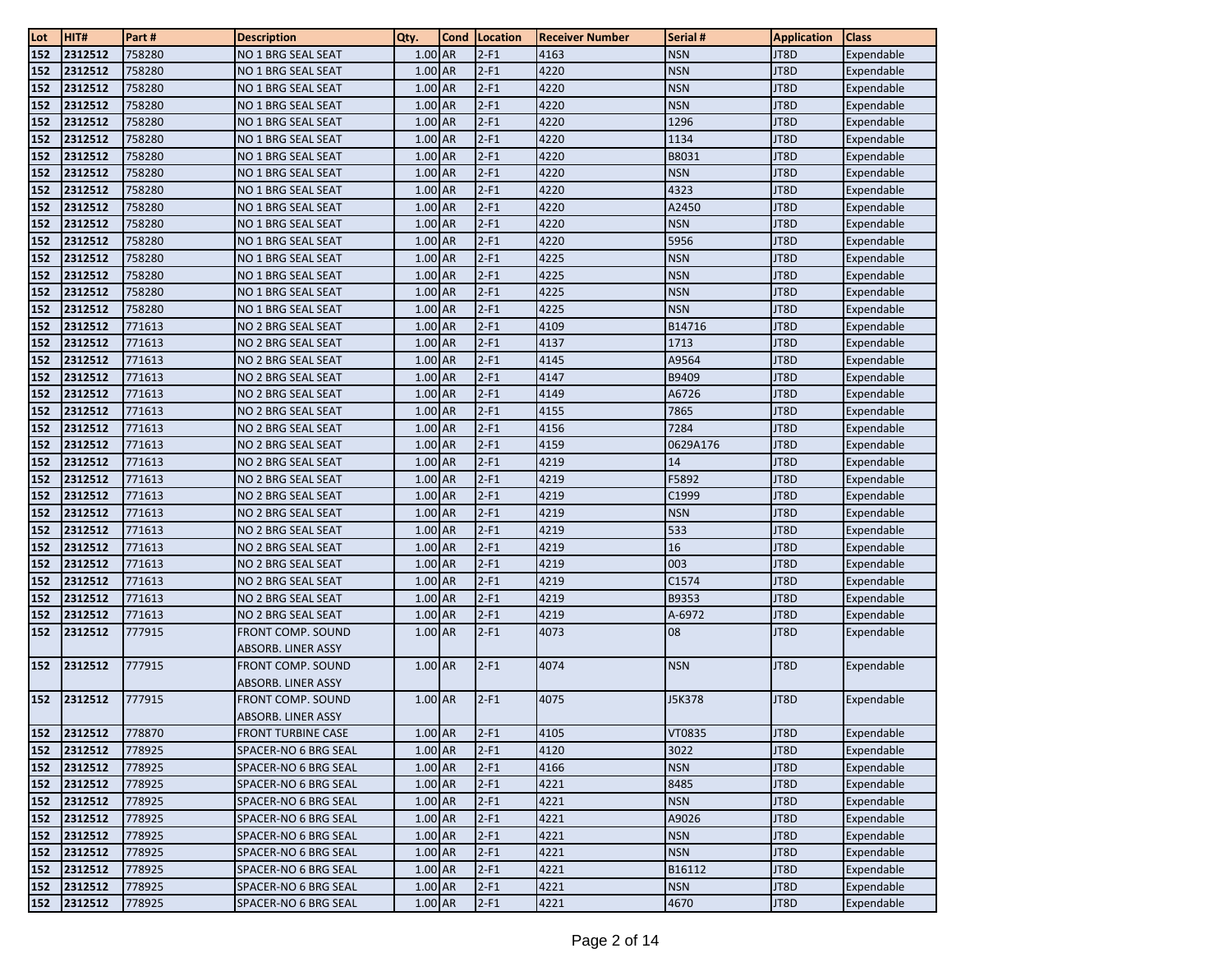| Lot        | HIT#               | Part #           | <b>Description</b>                       | Qty.               | Cond | Location         | <b>Receiver Number</b> | Serial #      | <b>Application</b> | <b>Class</b>             |
|------------|--------------------|------------------|------------------------------------------|--------------------|------|------------------|------------------------|---------------|--------------------|--------------------------|
| 152        | 2312512            | 778925           | SPACER-NO 6 BRG SEAL                     | 1.00 AR            |      | $2-F1$           | 4221                   | 36            | JT8D               | Expendable               |
| 152        | 2312512            | 778925           | SPACER-NO 6 BRG SEAL                     | 1.00 AR            |      | $2-F1$           | 4221                   | 6523          | JT8D               | Expendable               |
| 152        | 2312512            | 778925           | SPACER-NO 6 BRG SEAL                     | 1.00 AR            |      | $2-F1$           | 4224                   | 4590          | JT8D               | Expendable               |
| 152        | 2312512            | 778925           | SPACER-NO 6 BRG SEAL                     | 1.00 AR            |      | $2-F1$           | 4224                   | B38416        | JT8D               | Expendable               |
| 152        | 2312512            | 778925           | SPACER-NO 6 BRG SEAL                     | 1.00 AR            |      | $2-F1$           | 4224                   | A1641         | JT8D               | Expendable               |
| 152        | 2312512            | 778925           | SPACER-NO 6 BRG SEAL                     | 1.00 AR            |      | $2-F1$           | 4224                   | <b>DL56</b>   | JT8D               | Expendable               |
| 152        | 2312512            | 778926           | SPACER-NO 6 BRG SEAL                     | 1.00 AR            |      | $2-F1$           | 4185                   | A1464         | JT8D               | Expendable               |
| 152        | 2312512            | 778926           | SPACER-NO 6 BRG SEAL                     | 1.00 AR            |      | $2-F1$           | 4186                   | C3827         | JT8D               | Expendable               |
| 152        | 2312512            | 778926           | SPACER-NO 6 BRG SEAL                     | 1.00 AR            |      | $2-F1$           | 4187                   | A3782         | JT8D               | Expendable               |
| 152        | 2312512            | 778926           | <b>SPACER-NO 6 BRG SEAL</b>              | 1.00 AR            |      | $2-F1$           | 4188                   | A403          | JT8D               | Expendable               |
| 152        | 2312512            | 778926           | SPACER-NO 6 BRG SEAL                     | $1.00$ AR          |      | $2-F1$           | 4200                   | PXM15709      | JT8D               | Expendable               |
| 152        | 2312512            | 778926           | SPACER-NO 6 BRG SEAL                     | 1.00 AR            |      | $2-F1$           | 4204                   | <b>NSN</b>    | JT8D               | Expendable               |
| 152        | 2312512            | 778926           | SPACER-NO 6 BRG SEAL                     | 1.00 AR            |      | $2-F1$           | 4207                   | F8303         | JT8D               | Expendable               |
| 152        | 2312512            | 778926           | SPACER-NO 6 BRG SEAL                     | 1.00 AR            |      | $2-F1$           | 4211                   | E187          | JT8D               | Expendable               |
| 152        | 2312512            | 778926           | SPACER-NO 6 BRG SEAL                     | 1.00 AR            |      | $2-F1$           | 4212                   | <b>NSN</b>    | JT8D               | Expendable               |
| 152        | 2312512            | 778926           | SPACER-NO 6 BRG SEAL                     | 1.00 AR            |      | $2-F1$           | 4226                   | <b>NSN</b>    | JT8D               | Expendable               |
| 152        | 2312512            | 778926           | SPACER-NO 6 BRG SEAL                     | 1.00 AR            |      | $2-F1$           | 4226                   | C998          | JT8D               | Expendable               |
| 152        | 2312512            | 778926           | SPACER-NO 6 BRG SEAL                     | 1.00 AR            |      | $2-F1$           | 4226                   | <b>NSN</b>    | JT8D               | Expendable               |
| 152        | 2312512            | 778926           | SPACER-NO 6 BRG SEAL                     | 1.00 AR            |      | $2-F1$           | 4226                   | <b>NSN</b>    | JT8D               | Expendable               |
| 152        | 2312512            | 778926           | SPACER-NO 6 BRG SEAL                     | 1.00 AR            |      | $2-F1$           | 4226                   | <b>NSN</b>    | JT8D               | Expendable               |
| 152        | 2312512            | 778926           | SPACER-NO 6 BRG SEAL                     | 1.00 AR            |      | $2-F1$           | 4226                   | C9739         | JT8D               | Expendable               |
| 152        | 2312512            | 778926           | SPACER-NO 6 BRG SEAL                     | 1.00 AR            |      | $2-F1$           | 4226                   | <b>NSN</b>    | JT8D               | Expendable               |
| 152        | 2312512            | 778926           | SPACER-NO 6 BRG SEAL                     | 1.00 AR            |      | $2-F1$           | 4226                   | B2574         | JT8D               | Expendable               |
| 152        | 2312512            | 798170-001       | <b>HOUSING ASSY #4 BRG</b>               | 1.00 AR            |      | $2-F1$           | 4076                   | <b>NX4727</b> | JT8D               | Expendable               |
| 152        | 2312512            | 805005           | NO 4 BRG SEAL SEAT                       | 1.00 AR            |      | $2-F1$           | 4107                   | 005           | JT8D               | Expendable               |
| 152        | 2312512            | 805005           | NO 4 BRG SEAL SEAT                       | 1.00 AR            |      | $2-F1$           | 4112                   | E485          | JT8D               | Expendable               |
| 152        | 2312512            | 805005           | NO 4 BRG SEAL SEAT                       | 1.00 AR            |      | $2-F1$           | 4116                   | 1173          | JT8D               | Expendable               |
| 152        | 2312512            | 805005           | NO 4 BRG SEAL SEAT                       | 1.00 AR            |      | $2-F1$           | 4121                   | B8137         | JT8D               | Expendable               |
| 152        | 2312512            | 805005           | NO 4 BRG SEAL SEAT                       | 1.00 AR            |      | $2-F1$           | 4122                   | B82082        | JT8D               | Expendable               |
| 152        | 2312512            | 805005           | NO 4 BRG SEAL SEAT                       | 1.00 AR            |      | $2-F1$           | 4124                   | B9344         | JT8D               | Expendable               |
| 152        | 2312512            | 805005           | NO 4 BRG SEAL SEAT                       | 1.00 AR            |      | $2-F1$           | 4125                   | <b>NSN</b>    | JT8D               | Expendable               |
| 152        | 2312512            | 805005<br>805005 | NO 4 BRG SEAL SEAT                       | 1.00 AR            |      | $2-F1$<br>$2-F1$ | 4127<br>4131           | 8346<br>A7775 | JT8D               | Expendable               |
| 152<br>152 | 2312512<br>2312512 | 805005           | NO 4 BRG SEAL SEAT<br>NO 4 BRG SEAL SEAT | 1.00 AR<br>1.00 AR |      | $2-F1$           | 4138                   | 5759          | JT8D<br>JT8D       | Expendable               |
| 152        | 2312512            | 805005           | NO 4 BRG SEAL SEAT                       | 1.00 AR            |      | $2-F1$           | 4141                   | C3741         | JT8D               | Expendable<br>Expendable |
| 152        | 2312512            | 805005           | NO 4 BRG SEAL SEAT                       | 1.00 AR            |      | $2-F1$           | 4150                   | <b>NSN</b>    | JT8D               | Expendable               |
| 152        | 2312512            | 805005           | NO 4 BRG SEAL SEAT                       | 1.00 AR            |      | $2-F1$           | 4157                   | B3775         | JT8D               | Expendable               |
| 152        | 2312512            | 805005           | NO 4 BRG SEAL SEAT                       | 1.00 AR            |      | $2-F1$           | 4218                   | <b>NSN</b>    | JT8D               | Expendable               |
| 152        | 2312512            | 805005           | NO 4 BRG SEAL SEAT                       | 1.00 AR            |      | $2-F1$           | 4218                   | 922           | JT8D               | Expendable               |
| 152        | 2312512            | 805005           | NO 4 BRG SEAL SEAT                       | 1.00 AR            |      | $2-F1$           | 4218                   | WG1969        | JT8D               | Expendable               |
| 152        | 2312512            | 805005           | NO 4 BRG SEAL SEAT                       | 1.00 AR            |      | $2-F1$           | 4218                   | E2068         | JT8D               | Expendable               |
| 152        | 2312512            | 805005           | NO 4 BRG SEAL SEAT                       | 1.00 AR            |      | $2-F1$           | 4218                   | <b>NSN</b>    | JT8D               | Expendable               |
| 152        | 2312512            | 805005           | NO 4 BRG SEAL SEAT                       | 1.00 AR            |      | $2-F1$           | 4218                   | 262           | JT8D               | Expendable               |
| 152        | 2312512            | 805005           | NO 4 BRG SEAL SEAT                       | 1.00 AR            |      | $2-F1$           | 4218                   | 89493         | JT8D               | Expendable               |
| 152        | 2312512            | 805005           | NO 4 BRG SEAL SEAT                       | $1.00$ AR          |      | $2-F1$           | 4218                   | 2241          | JT8D               | Expendable               |
| 152        | 2312512            | 805005           | NO 4 BRG SEAL SEAT                       | 1.00 AR            |      | $2-F1$           | 4218                   | <b>NSN</b>    | JT8D               | Expendable               |
| 152        | 2312512            | 805005           | NO 4 BRG SEAL SEAT                       | 1.00 AR            |      | $2-F1$           | 4218                   | <b>NSN</b>    | JT8D               | Expendable               |
| 152        | 2312512            | 805005           | NO 4 BRG SEAL SEAT                       | 1.00 AR            |      | $2-F1$           | 4218                   | <b>NSN</b>    | JT8D               | Expendable               |
| 152        | 2312512            | 805005           | NO 4 BRG SEAL SEAT                       | 1.00 AR            |      | $2-F1$           | 4218                   | F4413         | JT8D               | Expendable               |
| 152        | 2312512            | 805005           | NO 4 BRG SEAL SEAT                       | 1.00 AR            |      | $2-F1$           | 4218                   | <b>NSN</b>    | JT8D               | Expendable               |
| 152        | 2312512            | 805005           | NO 4 BRG SEAL SEAT                       | $1.00$ AR          |      | $2-F1$           | 4218                   | A228          | JT8D               | Expendable               |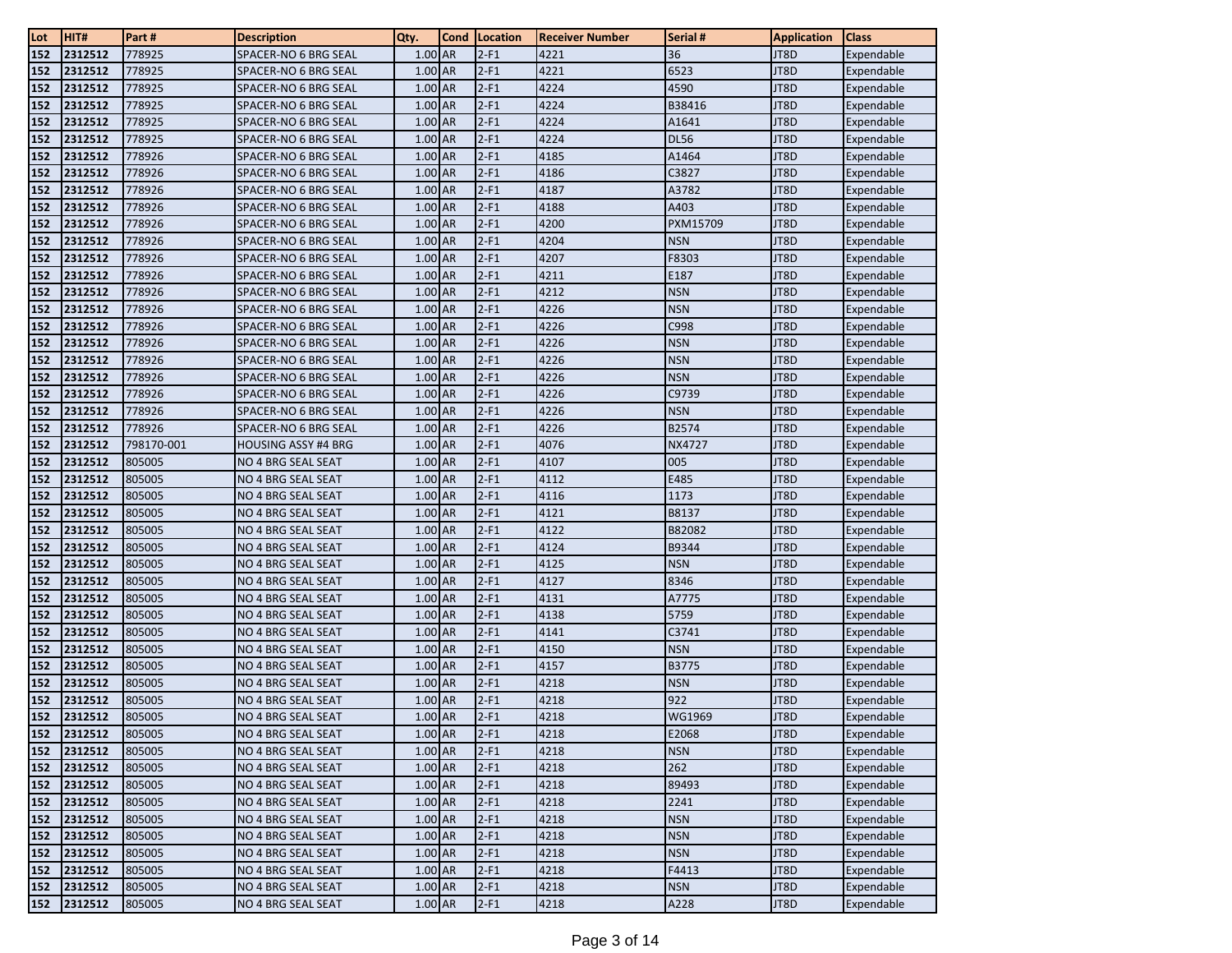| Lot | HIT#    | Part #     | <b>Description</b>                              | Qty.      | Cond | Location | Receiver Number | Serial #   | <b>Application</b> | <b>Class</b> |
|-----|---------|------------|-------------------------------------------------|-----------|------|----------|-----------------|------------|--------------------|--------------|
| 152 | 2312512 | 805005     | NO 4 BRG SEAL SEAT                              | 1.00 AR   |      | $2-F1$   | 4218            | LOT8067    | JT8D               | Expendable   |
| 152 | 2312512 | 805005     | NO 4 BRG SEAL SEAT                              | 1.00 AR   |      | $2-F1$   | 4218            | <b>NSN</b> | JT8D               | Expendable   |
| 152 | 2312512 | 805005     | NO 4 BRG SEAL SEAT                              | 1.00 AR   |      | $2-F1$   | 4222            | E5169      | JT8D               | Expendable   |
| 152 | 2312512 | 805005     | NO 4 BRG SEAL SEAT                              | 1.00 AR   |      | $2-F1$   | 4222            | PXM07993   | JT8D               | Expendable   |
| 152 | 2312512 | 805005     | NO 4 BRG SEAL SEAT                              | 1.00 AR   |      | $2-F1$   | 4222            | 381        | JT8D               | Expendable   |
| 152 | 2312512 | 805005     | NO 4 BRG SEAL SEAT                              | 1.00 AR   |      | $2-F1$   | 4222            | WG2534     | JT8D               | Expendable   |
| 152 | 2312512 | 805005     | NO 4 BRG SEAL SEAT                              | 1.00 AR   |      | $2-F1$   | 4222            | C5906      | JT8D               | Expendable   |
| 152 | 2312512 | 805005     | NO 4 BRG SEAL SEAT                              | 1.00 AR   |      | $2-F1$   | 4222            | E6124      | JT8D               | Expendable   |
| 152 | 2312512 | 805005     | NO 4 BRG SEAL SEAT                              | 1.00 AR   |      | $2-F1$   | 4222            | B26179     | JT8D               | Expendable   |
| 152 | 2312512 | 805005     | NO 4 BRG SEAL SEAT                              | 1.00 AR   |      | $2-F1$   | 4222            | A2876      | JT8D               | Expendable   |
| 152 | 2312512 | 805005     | NO 4 BRG SEAL SEAT                              | 1.00 AR   |      | $2-F1$   | 4222            | 3M4        | JT8D               | Expendable   |
| 152 | 2312512 | 805005     | NO 4 BRG SEAL SEAT                              | 1.00 AR   |      | $2-F1$   | 4222            | A163       | JT8D               | Expendable   |
| 152 | 2312512 | 805005     | NO 4 BRG SEAL SEAT                              | 1.00 AR   |      | $2-F1$   | 4222            | $A-26$     | JT8D               | Expendable   |
| 152 | 2312512 | 807902     | NO 3 BRG SEAL SEAT                              | 1.00 AR   |      | $2-F1$   | 4148            | 19         | JT8D               | Expendable   |
| 152 | 2312512 | 807902     | NO 3 BRG SEAL SEAT                              | 1.00 AR   |      | $2-F1$   | 4165            | 7425       | JT8D               | Expendable   |
| 152 | 2312512 | 807902     | NO 3 BRG SEAL SEAT                              | 1.00 AR   |      | $2-F1$   | 4223            | <b>NSN</b> | JT8D               | Expendable   |
| 152 | 2312512 | 807902     | NO 3 BRG SEAL SEAT                              | 1.00 AR   |      | $2-F1$   | 4223            | B21989     | JT8D               | Expendable   |
| 152 | 2312512 | 807902     | NO 3 BRG SEAL SEAT                              | 1.00 AR   |      | $2-F1$   | 4223            | <b>NSN</b> | JT8D               | Expendable   |
| 152 | 2312512 | 811685     | NO 5 BRG SEAL SEAT                              | 1.00 AR   |      | $2-F1$   | 4007            | B72834     | JT8D               | Expendable   |
| 152 | 2312512 | 811685     | NO 5 BRG SEAL SEAT                              | 1.00 AR   |      | $2-F1$   | 4007            | <b>NSN</b> | JT8D               | Expendable   |
| 152 | 2312512 | 811685     | NO 5 BRG SEAL SEAT                              | 1.00 AR   |      | $2-F1$   | 4007            | 2061       | JT8D               | Expendable   |
| 152 | 2312512 | 811685     | NO 5 BRG SEAL SEAT                              | 1.00 AR   |      | $2-F1$   | 4012            | B2007      | JT8D               | Expendable   |
| 152 | 2312512 | 811685     | NO 5 BRG SEAL SEAT                              | 1.00 AR   |      | $2-F1$   | 4012            | 962        | JT8D               | Expendable   |
| 152 | 2312512 | 811685     | NO 5 BRG SEAL SEAT                              | 1.00 AR   |      | $2-F1$   | 4012            | A6972      | JT8D               | Expendable   |
| 152 | 2312512 | 811685     | NO 5 BRG SEAL SEAT                              | 1.00 AR   |      | $2-F1$   | 4012            | A435       | JT8D               | Expendable   |
| 152 | 2312512 | 811685     | NO 5 BRG SEAL SEAT                              | 1.00 AR   |      | $2-F1$   | 4012            | B38141     | JT8D               | Expendable   |
| 152 | 2312512 | 811685     | NO 5 BRG SEAL SEAT                              | 1.00 AR   |      | $2-F1$   | 4126            | <b>NSN</b> | JT8D               | Expendable   |
| 152 | 2312512 | 811685     | NO 5 BRG SEAL SEAT                              | 1.00 AR   |      | $2-F1$   | 4130            | E850       | JT8D               | Expendable   |
| 152 | 2312512 | 811685     | NO 5 BRG SEAL SEAT                              | 1.00 AR   |      | $2-F1$   | 4142            | <b>NSN</b> | JT8D               | Expendable   |
| 152 | 2312512 | 811685     | NO 5 BRG SEAL SEAT                              | 1.00 AR   |      | $2-F1$   | 4161            | <b>NSN</b> | JT8D               | Expendable   |
| 152 | 2312512 | 822683     | NO 4 BRG SEAL SEAT                              | 1.00 AR   |      | $2-F1$   | 4013            | A4192      | JT8D               | Expendable   |
| 152 | 2312512 | 822683     | NO 4 BRG SEAL SEAT                              | 1.00 AR   |      | $2-F1$   | 4013            | SD1107     | JT8D               | Expendable   |
| 152 | 2312512 | 822683     | NO 4 BRG SEAL SEAT                              | 1.00 AR   |      | $2-F1$   | 4013            | 593JT40    | JT8D               | Expendable   |
| 152 | 2312512 | 822683     | NO 4 BRG SEAL SEAT                              | 1.00 AR   |      | $2-F1$   | 4013            | SC0209     | JT8D               | Expendable   |
| 152 | 2312512 | 822683     | NO 4 BRG SEAL SEAT                              | 1.00 AR   |      | $2-F1$   | 4013            | <b>NSN</b> | JT8D               | Expendable   |
| 152 | 2312512 | 822683     | NO 4 BRG SEAL SEAT                              | 1.00 AR   |      | $2-F1$   | 4013            | C1980      | JT8D               | Expendable   |
| 152 | 2312512 | 822683     | NO 4 BRG SEAL SEAT                              | 1.00 AR   |      | $2-F1$   | 4013            | A8075      | JT8D               | Expendable   |
| 152 | 2312512 | 822683     | NO 4 BRG SEAL SEAT                              | 1.00 AR   |      | $2-F1$   | 4013            | B44451     | JT8D               | Expendable   |
| 152 | 2312512 | 822683     | NO 4 BRG SEAL SEAT                              | 1.00 AR   |      | $2-F1$   | 4013            | 5          | JT8D               | Expendable   |
| 152 | 2312512 | 822683     | NO 4 BRG SEAL SEAT                              | 1.00 AR   |      | $2-F1$   | 4013            | PXM24452   | JT8D               | Expendable   |
| 152 | 2312512 | 822683     | NO 4 BRG SEAL SEAT                              | $1.00$ AR |      | $2-F1$   | 4106            | 55         | JT8D               | Expendable   |
| 152 | 2312512 | 822683     | NO 4 BRG SEAL SEAT                              | 1.00 AR   |      | $2-F1$   | 4110            | 7685       | JT8D               | Expendable   |
| 152 | 2312512 | 822683     | NO 4 BRG SEAL SEAT                              | 1.00 AR   |      | $2-F1$   | 4118            | E1420      | JT8D               | Expendable   |
| 153 | 2312513 | 392796-2-2 | <b>STARTER VALVE</b>                            | 1.00 AR   |      | $2-F2$   | Initial Import  | 473C       | JT8D               | Rotable      |
| 153 | 2312513 | 421495     | VALVE AND ACTUATOR-AIR<br><b>SHUTOFF</b>        | 1.00 AR   |      | $2-F2$   | Initial Import  | 21547DRH   | JT8D               | Rotable      |
| 153 | 2312513 | 421495     | <b>VALVE AND ACTUATOR-AIR</b><br><b>SHUTOFF</b> | 1.00 AR   |      | $2-F2$   | Initial Import  | A16994DR4  | JT8D               | Rotable      |
| 153 | 2312513 | 421495     | <b>VALVE AND ACTUATOR-AIR</b><br><b>SHUTOFF</b> | 1.00 AR   |      | $2-F2$   | Initial Import  | 1675       | JT8D               | Rotable      |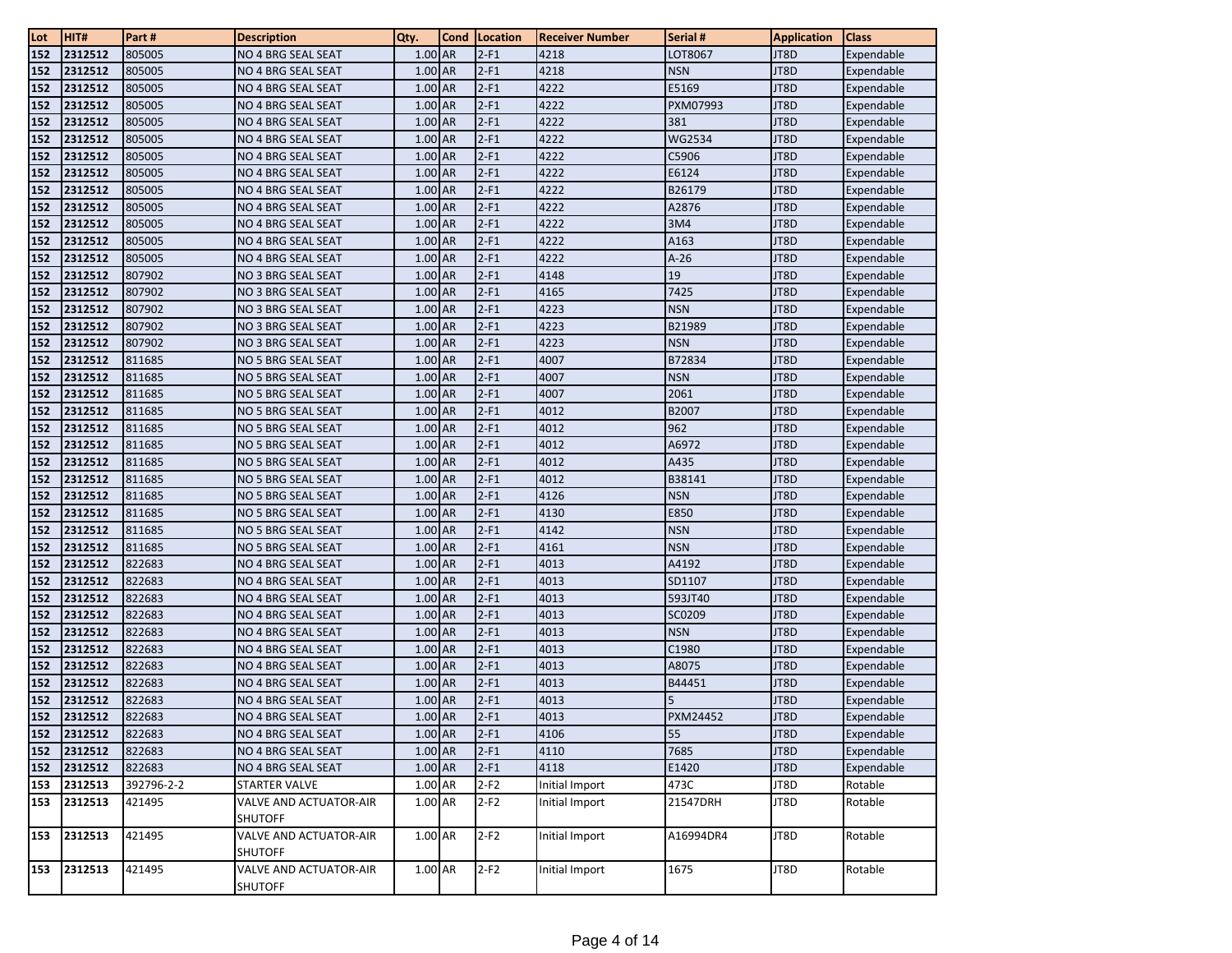| Lot        | HIT#               | Part#            | <b>Description</b>            | Qty.                 | Cond | Location         | <b>Receiver Number</b> | Serial #         | <b>Application</b> | Class                    |
|------------|--------------------|------------------|-------------------------------|----------------------|------|------------------|------------------------|------------------|--------------------|--------------------------|
| 153        | 2312513            | 421495           | <b>VALVE AND ACTUATOR-AIR</b> | 1.00 AR              |      | $2-F2$           | Initial Import         | N/A              | JT8D               | Rotable                  |
|            |                    |                  | <b>SHUTOFF</b>                |                      |      |                  |                        |                  |                    |                          |
| 153        | 2312513            | 5005766          | HPC, CTWT SUPPORT             | 1.00 AR              |      | $2-F2$           | Initial Import         | N/A              | JT8D               | Expendable               |
| 153        | 2312513            | 5005766          | HPC, CTWT SUPPORT             | 1.00 AR              |      | $2-F2$           | Initial Import         | N/A              | JT8D               | Expendable               |
| 153        | 2312513            | 5005766          | HPC, CTWT SUPPORT             | 1.00 AR              |      | $2-F2$           | Initial Import         | N/A              | JT8D               | Expendable               |
| 153        | 2312513            | 5005766          | HPC, CTWT SUPPORT             | 1.00 AR              |      | $2-F2$           | Initial Import         | N/A              | JT8D               | Expendable               |
| 153        | 2312513            | 5005766          | HPC, CTWT SUPPORT             | 1.00 AR              |      | $2-F2$           | Initial Import         | N/A              | JT8D               | Expendable               |
| 153        | 2312513            | 5005766          | HPC, CTWT SUPPORT             | 1.00 AR              |      | $2-F2$           | Initial Import         | N/A              | JT8D               | Expendable               |
| 153        | 2312513            | 5005766-01       | AIRSEAL, C-7                  | 1.00 AR              |      | $2-F2$           | Initial Import         | <b>NSN</b>       | JT8D               | Expendable               |
| 153        | 2312513            | 5005766-01       | AIRSEAL, C-7                  | 1.00 AR              |      | $2-F2$           | ESN-726064             | 150              | JT8D               | Expendable               |
| 153        | 2312513            | 717680           | AIRSEAL, C-7                  | 1.00 AR              |      | $2-F2$           | Initial Import         | N/A              | JT8D               | Expendable               |
| 153        | 2312513            | 717680           | AIRSEAL, C-7                  | 1.00 AR              |      | $2-F2$           | Initial Import         | N/A              | JT8D               | Expendable               |
| 153        | 2312513            | 717680           | AIRSEAL, C-7                  | 1.00 AR              |      | $2-F2$           | Initial Import         | 1398             | JT8D               | Expendable               |
| 153        | 2312513            | 717680           | AIRSEAL, C-7                  | 1.00 AR              |      | $2-F2$           | Initial Import         | N/A              | JT8D               | Expendable               |
| 153        | 2312513            | 717680           | AIRSEAL, C-7                  | 1.00 AR              |      | $2-F2$           | Initial Import         | 739              | JT8D               | Expendable               |
| 153        | 2312513            | 717680           | AIRSEAL, C-7                  | 1.00 AR              |      | $2-F2$           | Initial Import         | 9656             | JT8D               | Expendable               |
| 153        | 2312513            | 717680           | AIRSEAL, C-7                  | 1.00 AR              |      | $2-F2$           | Initial Import         | VAL940648        | JT8D               | Expendable               |
| 153        | 2312513            | 717680           | AIRSEAL, C-7                  | 1.00 AR              |      | $2-F2$           | Initial Import         | 9106             | JT8D               | Expendable               |
| 153        | 2312513            | 717680           | AIRSEAL, C-7                  | 1.00 AR              |      | $2-F2$           | Initial Import         | 607              | JT8D               | Expendable               |
| 153        | 2312513            | 717680           | AIRSEAL, C-7                  | 1.00 AR              |      | $2-F2$           | Initial Import         | N/A              | JT8D               | Expendable               |
| 153        | 2312513            | 717680           | AIRSEAL, C-7                  | 1.00 AR              |      | $2-F2$           | Initial Import         | N/A              | JT8D               | Expendable               |
| 153        | 2312513            | 717680           | AIRSEAL, C-7                  | 1.00 AR              |      | $2-F2$           | Initial Import         | N/A              | JT8D               | Expendable               |
| 153        | 2312513            | 717680           | AIRSEAL, C-7                  | 1.00 AR              |      | $2-F2$           | Initial Import         | N/A              | JT8D               | Expendable               |
| 153        | 2312513            | 717680           | AIRSEAL, C-7                  | 1.00 AR              |      | $2-F2$           | Initial Import         | 9505             | JT8D               | Expendable               |
| 153        | 2312513            | 717680           | AIRSEAL, C-7                  | 1.00 AR              |      | $2-F2$           | Initial Import         | 4452             | JT8D               | Expendable               |
| 153        | 2312513            | 717680           | AIRSEAL, C-7                  | 1.00 AR              |      | $2-F2$           | Initial Import         | 689              | JT8D               | Expendable               |
| 153        | 2312513            | 717680           | AIRSEAL, C-7                  | 1.00 AR              |      | $2-F2$           | Initial Import         | T313             | JT8D               | Expendable               |
| 153        | 2312513            | 717680           | AIRSEAL, C-7                  | 1.00 AR              |      | $2-F2$           | Initial Import         | 11128            | JT8D               | Expendable               |
| 153        | 2312513            | 717680           | AIRSEAL, C-7                  | 1.00 AR              |      | $2-F2$           | Initial Import         | N/A              | JT8D               | Expendable               |
| 153        | 2312513            | 717680           | AIRSEAL, C-7                  | 1.00 AR              |      | $2-F2$           | Initial Import         | 7558             | JT8D               | Expendable               |
| 153        | 2312513            | 717680           | AIRSEAL, C-7                  | 1.00 AR              |      | $2-F2$           | ESN-717440             | 0114             | JT8D               | Expendable               |
| 153        | 2312513            | 717680           | AIRSEAL, C-7                  | 1.00 AR              |      | $2-F2$           | ESN-717497             | 978              | JT8D               | Expendable               |
| 153        | 2312513            | 769606-15        | FUEL CONTROL                  | 1.00 AR              |      | $2-F2$           | Initial Import         | F14301           | JT8D               | Expendable               |
| 153        | 2312513            | 784300           | FUEL PUMP                     | 1.00 AR              |      | $2-F2$           | 1397                   | 7151             | JT8D               | Expendable               |
| 153        | 2312513            | 789643           | 13th STG BLEED VALVE          | 1.00 AR              |      | $2-F2$           | Initial Import         | 6158451          | JT8D               | Rotable                  |
| 153        | 2312513            | 805770           | SUPPORT ASSY-FR ACCY          | 1.00 AR              |      | $2-F2$           | Initial Import         | 0153A305         | JT8D               | Expendable               |
| 153        | 2312513            | 835900           | FUEL PUMP                     | 1.00 AR              |      | $2-F2$           | Initial Import         | 9827             | JT8D               | Expendable               |
| 154        | 2312514            | 5001472-01       | C-2 STATOR                    | 1.00 AR              |      | $2-F3$           | 4677                   | 0526             | JT8D               | Expendable               |
| 154        | 2312514            | 775371<br>775372 | C-11 STATOR                   | 1.00 AR<br>$1.00$ AR |      | $2-F3$<br>$2-F3$ | 4675<br>4643           | TR3917           | JT8D               | Expendable               |
| 154        | 2312514            |                  | C-12 STATOR                   |                      |      |                  |                        | VY9767           | JT8D<br>JT8D       | Expendable               |
| 154<br>154 | 2312514<br>2312514 | 775372<br>775372 | C-12 STATOR<br>C-12 STATOR    | 1.00 AR<br>1.00 AR   |      | $2-F3$<br>$2-F3$ | 4687<br>4687           | VJ1207<br>TY0235 | JT8D               | Expendable<br>Expendable |
| 154        | 2312514            | 798636-002       | DUCT ASSY OF FAN DIFFUSER     | 1.00 AR              |      | $2-F3$           | 3748                   | <b>NSN</b>       | JT8D               | Expendable               |
|            |                    |                  |                               |                      |      |                  |                        |                  |                    |                          |
| 154        | 2312514            | 809384           | C-4 STATOR                    | $1.00$ AR            |      | $2-F3$           | 4682                   | BBDUAP4359       | JT8D               | Expendable               |
| 154        | 2312514            | 809384           | C-4 STATOR                    | 1.00 AR              |      | $2-F3$           | 4683                   | BBDUAY3860       | JT8D               | Expendable               |
| 155        | 2312515            | 5000171-01       | C-1 STATOR                    | $1.00\;$ AR          |      | $2-F4$           | ESN-718591             | 0159             | JT8D               | Expendable               |
| 155        | 2312515            | 5001472-01       | C-2 STATOR                    | 1.00 AR              |      | $2-F4$           | ESN-718591             | <b>NSN</b>       | JT8D               | Expendable               |
| 155        | 2312515            | 5001615-01       | C-1.5 STATOR                  | 1.00 AR              |      | $2-F4$           | ESN-718591             | 1172             | JT8D               | Expendable               |
| 155        | 2312515            | 5005671-01       | C-1.5 DUCT                    | 1.00 AR              |      | $2-F4$           | ESN-718591             | 460              | JT8D               | Expendable               |
| 155        | 2312515            | 767445           | NO 4 BRG PRESSURE TUBE        | 1.00 AR              |      | $2-F4$           | 6729                   | <b>NSN</b>       | JT8D               | Expendable               |
|            |                    |                  |                               |                      |      |                  |                        |                  |                    |                          |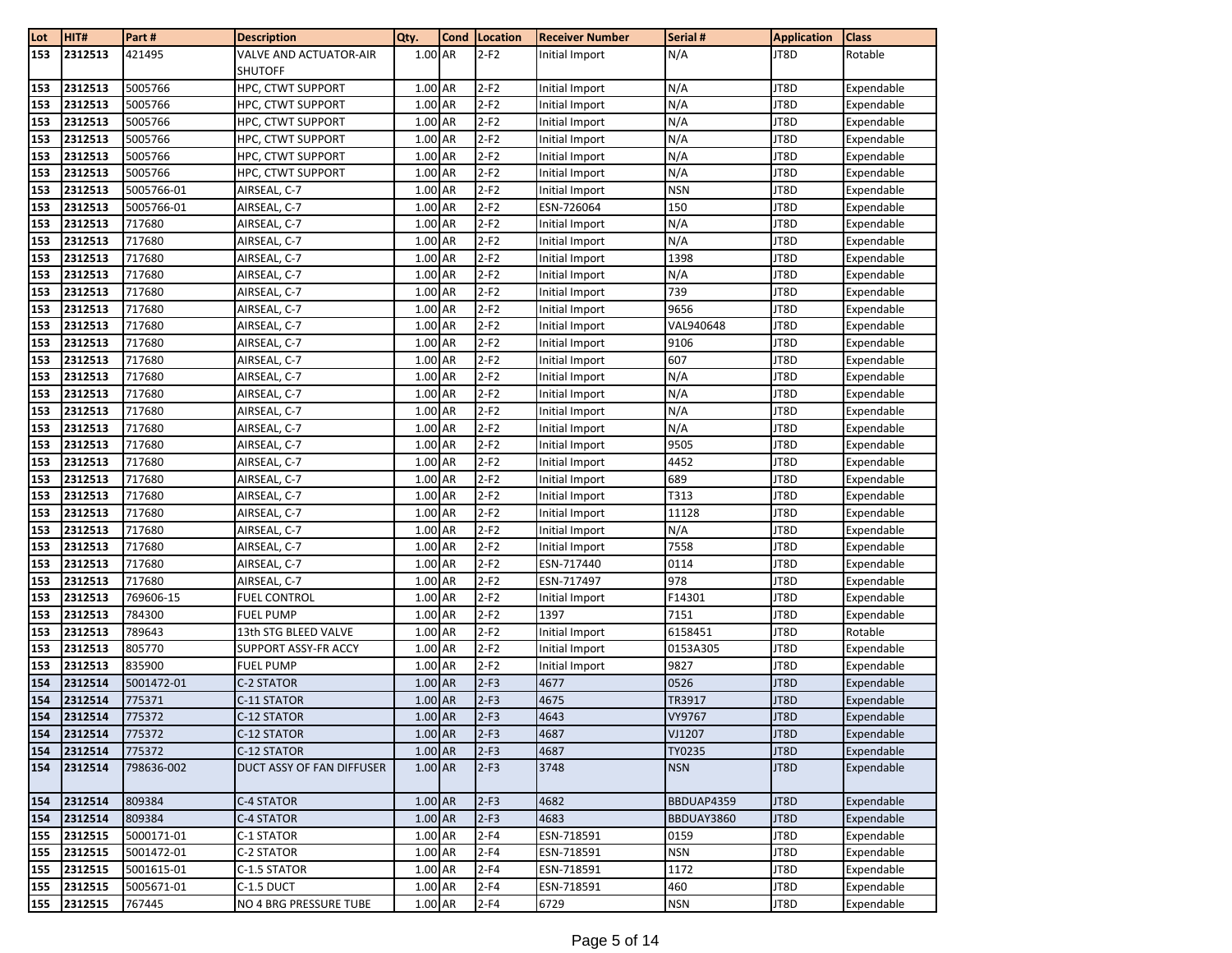| 2312515<br>772045<br>155<br>C-2 CASE<br>1.00 AR<br>$2-F4$<br>UJ3603<br>ESN-718591<br>$2-F4$<br>2312515<br>772048<br><b>COMPRESSOR STATOR</b><br>1.00 REP<br>6729<br>PA1010<br>155<br><b>SUPPORT</b><br>2312515<br>777273<br>1.00 AR<br>ESN-718591<br>1132<br>155<br>C-3 STATOR<br>$2-F4$<br>1.00 AR<br>2312515<br>778939<br>$2-F4$<br>6729<br><b>NSN</b><br>155<br>NO 3 BRG SHIELD ASSY<br>2312515<br>$1.00$ AR<br>$2-F4$<br>778942<br>ESN-718591<br>KY5723<br>155<br>C-4 CASE<br>778944<br>155<br>2312515<br>C-3 CASE<br>1.00 AR<br>$2-F4$<br>ESN-718591<br>UG5912<br>2312515<br>$2-F4$<br>793885<br>1.00 AR<br>BBDUAY7407<br>155<br>C-5 STATOR<br>ESN-718591<br>2312515<br>$1.00$ AR<br>$2-F4$<br>155<br>798155<br>T-2 INNER AIRSEAL<br>6729<br>BLDLBU7278<br>2312515<br>1.00 AR<br>155<br>798636<br>$2-F4$<br>6729<br>WM4282<br>DIFF OUTER FAN DUCT<br>2312515<br>6729<br>155<br>804662<br>1.00 AR<br>$2-F4$<br>T-4 INNER AIRSEAL<br>BLDLDC2516 | JT8D<br>JT8D<br>JT8D<br>JT8D<br>JT8D<br>JT8D<br>JT8D<br>JT8D<br>JT8D<br>JT8D<br>JT8D<br>JT8D<br>JT8D | Expendable<br>Expendable<br>Expendable<br>Expendable<br>Expendable<br>Expendable<br>Expendable<br>Expendable<br>Expendable<br>Expendable<br>Expendable<br>Expendable |
|----------------------------------------------------------------------------------------------------------------------------------------------------------------------------------------------------------------------------------------------------------------------------------------------------------------------------------------------------------------------------------------------------------------------------------------------------------------------------------------------------------------------------------------------------------------------------------------------------------------------------------------------------------------------------------------------------------------------------------------------------------------------------------------------------------------------------------------------------------------------------------------------------------------------------------------------------|------------------------------------------------------------------------------------------------------|----------------------------------------------------------------------------------------------------------------------------------------------------------------------|
|                                                                                                                                                                                                                                                                                                                                                                                                                                                                                                                                                                                                                                                                                                                                                                                                                                                                                                                                                    |                                                                                                      |                                                                                                                                                                      |
|                                                                                                                                                                                                                                                                                                                                                                                                                                                                                                                                                                                                                                                                                                                                                                                                                                                                                                                                                    |                                                                                                      |                                                                                                                                                                      |
|                                                                                                                                                                                                                                                                                                                                                                                                                                                                                                                                                                                                                                                                                                                                                                                                                                                                                                                                                    |                                                                                                      |                                                                                                                                                                      |
|                                                                                                                                                                                                                                                                                                                                                                                                                                                                                                                                                                                                                                                                                                                                                                                                                                                                                                                                                    |                                                                                                      |                                                                                                                                                                      |
|                                                                                                                                                                                                                                                                                                                                                                                                                                                                                                                                                                                                                                                                                                                                                                                                                                                                                                                                                    |                                                                                                      |                                                                                                                                                                      |
|                                                                                                                                                                                                                                                                                                                                                                                                                                                                                                                                                                                                                                                                                                                                                                                                                                                                                                                                                    |                                                                                                      |                                                                                                                                                                      |
|                                                                                                                                                                                                                                                                                                                                                                                                                                                                                                                                                                                                                                                                                                                                                                                                                                                                                                                                                    |                                                                                                      |                                                                                                                                                                      |
|                                                                                                                                                                                                                                                                                                                                                                                                                                                                                                                                                                                                                                                                                                                                                                                                                                                                                                                                                    |                                                                                                      |                                                                                                                                                                      |
|                                                                                                                                                                                                                                                                                                                                                                                                                                                                                                                                                                                                                                                                                                                                                                                                                                                                                                                                                    |                                                                                                      |                                                                                                                                                                      |
|                                                                                                                                                                                                                                                                                                                                                                                                                                                                                                                                                                                                                                                                                                                                                                                                                                                                                                                                                    |                                                                                                      |                                                                                                                                                                      |
| 2312515<br>$2-F4$<br>809384<br>1.00 AR<br>ESN-718591<br>0582<br>155<br>C-4 STATOR                                                                                                                                                                                                                                                                                                                                                                                                                                                                                                                                                                                                                                                                                                                                                                                                                                                                  |                                                                                                      |                                                                                                                                                                      |
| 2312515<br>$1.00$ AR<br>815965<br>$2-F4$<br>6729<br>BLDLDB3017<br>155<br>T-3 INNER AIRSEAL                                                                                                                                                                                                                                                                                                                                                                                                                                                                                                                                                                                                                                                                                                                                                                                                                                                         |                                                                                                      |                                                                                                                                                                      |
| 2312515<br>$2-F4$<br>155<br>821438-01<br><b>REAR FAN CASE</b><br>1.00 AR<br>6729<br><b>RU0639</b>                                                                                                                                                                                                                                                                                                                                                                                                                                                                                                                                                                                                                                                                                                                                                                                                                                                  |                                                                                                      | Expendable                                                                                                                                                           |
| 2312516<br>1.00 OH<br>$2-F5$<br>156<br>796770<br>PV8927<br><b>INTERMEDIATE CASE</b><br>Initial Import                                                                                                                                                                                                                                                                                                                                                                                                                                                                                                                                                                                                                                                                                                                                                                                                                                              | JT8D                                                                                                 | Expendable                                                                                                                                                           |
| 2312517<br>320115<br>1.00 AR<br>$2 - G1$<br>Initial Import<br>157<br><b>ANTI-ICE VALVE</b><br>17227                                                                                                                                                                                                                                                                                                                                                                                                                                                                                                                                                                                                                                                                                                                                                                                                                                                | JT8D                                                                                                 | Rotable                                                                                                                                                              |
| 2312517<br>320115<br>1.00 AR<br>$2 - G1$<br>22749<br>157<br><b>ANTI-ICE VALVE</b><br>Initial Import                                                                                                                                                                                                                                                                                                                                                                                                                                                                                                                                                                                                                                                                                                                                                                                                                                                | JT8D                                                                                                 | Rotable                                                                                                                                                              |
| $2-61$<br>2312517<br>453779<br>$1.00$ AR<br>N/A<br>NO 4 BRG INN. RACE RTNG<br>Initial Import<br>157<br><b>NUT</b>                                                                                                                                                                                                                                                                                                                                                                                                                                                                                                                                                                                                                                                                                                                                                                                                                                  | JT8D                                                                                                 | Expendable                                                                                                                                                           |
| 2312517<br>487238<br><b>IGNITER PLUG</b><br>$2 - G1$<br>N/A<br>157<br>1.00 AR<br>Initial Import                                                                                                                                                                                                                                                                                                                                                                                                                                                                                                                                                                                                                                                                                                                                                                                                                                                    | JT8D                                                                                                 | Expendable                                                                                                                                                           |
| 2312517<br>5000027-01<br>1.00 AR<br>$2-G1$<br>Initial Import<br><b>NSN</b><br>157<br><b>GRBX DRIVE COUPLING</b>                                                                                                                                                                                                                                                                                                                                                                                                                                                                                                                                                                                                                                                                                                                                                                                                                                    | JT8D                                                                                                 | Expendable                                                                                                                                                           |
| 2312517<br>1.00 AR<br>$2 - G1$<br>NB9401<br>157<br>5000073-01<br>Initial Import<br>C-13 STATOR                                                                                                                                                                                                                                                                                                                                                                                                                                                                                                                                                                                                                                                                                                                                                                                                                                                     | JT8D                                                                                                 | Expendable                                                                                                                                                           |
| $2 - G1$<br>2312517<br>1.00 AR<br>N/A<br>157<br>5000141-02<br>DIF. SOUND ABSORBING<br>Initial Import<br>LINER SEGMENT                                                                                                                                                                                                                                                                                                                                                                                                                                                                                                                                                                                                                                                                                                                                                                                                                              | JT8D                                                                                                 | Expendable                                                                                                                                                           |
| $2 - G1$<br>N/A<br>157<br>2312517<br>5000143-01<br>1.00 AR<br>DIFF SOUND ABSORBING<br>Initial Import<br>LINER SEGMENT                                                                                                                                                                                                                                                                                                                                                                                                                                                                                                                                                                                                                                                                                                                                                                                                                              | JT8D                                                                                                 | Expendable                                                                                                                                                           |
| 2312517<br>1.00 AR<br>$2 - G1$<br>157<br>5000977-01<br>Initial Import<br>W5380<br>C-7 STATOR                                                                                                                                                                                                                                                                                                                                                                                                                                                                                                                                                                                                                                                                                                                                                                                                                                                       | JT8D                                                                                                 | Expendable                                                                                                                                                           |
| 1.00 AR<br>$2 - G1$<br>2312517<br>N/A<br>157<br>5001791-01<br>CC OUTER REAR CASE<br>Initial Import                                                                                                                                                                                                                                                                                                                                                                                                                                                                                                                                                                                                                                                                                                                                                                                                                                                 | JT8D                                                                                                 | Expendable                                                                                                                                                           |
| N/A<br>2312517<br>68.00 AR<br>$2 - G1$<br>157<br>5002004-01<br>C-4 BLADES<br>Initial Import                                                                                                                                                                                                                                                                                                                                                                                                                                                                                                                                                                                                                                                                                                                                                                                                                                                        | JT8D                                                                                                 | Expendable                                                                                                                                                           |
| $2 - G1$<br>RING-ASSY OF, SEAL, NO 4<br>1.00 AR<br><b>NSN</b><br>157<br>2312517<br>5003950-01<br>Initial Import<br><b>BRG</b>                                                                                                                                                                                                                                                                                                                                                                                                                                                                                                                                                                                                                                                                                                                                                                                                                      | JT8D                                                                                                 | Expendable                                                                                                                                                           |
| 2312517<br>NO 4 BRG AIR SEAL<br>1.00 AR<br>$2-G1$<br>Initial Import<br>N/A<br>157<br>5004021-01                                                                                                                                                                                                                                                                                                                                                                                                                                                                                                                                                                                                                                                                                                                                                                                                                                                    | JT8D                                                                                                 | Expendable                                                                                                                                                           |
| 2312517<br>1.00 AR<br>$2-G1$<br>157<br>538948<br>NUT-BRG RTNG, EXT THD<br>Initial Import<br><b>NSN</b><br>4.375-16-LH-X1.542                                                                                                                                                                                                                                                                                                                                                                                                                                                                                                                                                                                                                                                                                                                                                                                                                       | JT8D                                                                                                 | Expendable                                                                                                                                                           |
| N/A<br>2312517<br>1.00 AR<br>$2 - G1$<br>157<br>554330<br>NO 5 BRG INN RACE RTNG<br>Initial Import<br><b>NUT</b>                                                                                                                                                                                                                                                                                                                                                                                                                                                                                                                                                                                                                                                                                                                                                                                                                                   | JT8D                                                                                                 | Expendable                                                                                                                                                           |
| 1.00 AR<br>$2-G1$<br>TK2969<br>157<br>2312517<br>586431<br><b>GRBX DRIVE BEVEL</b><br>Initial Import<br><b>GEARSHAFT</b>                                                                                                                                                                                                                                                                                                                                                                                                                                                                                                                                                                                                                                                                                                                                                                                                                           | JT8D                                                                                                 | Expendable                                                                                                                                                           |
| $2 - G1$<br>N/A<br>2312517<br>629162<br>2.00 AR<br>157<br>FUEL MANF PACKNG HOLDER<br>Initial Import                                                                                                                                                                                                                                                                                                                                                                                                                                                                                                                                                                                                                                                                                                                                                                                                                                                | JT8D                                                                                                 | Expendable                                                                                                                                                           |
| 2312517<br>648539<br>1.00 AR<br>$2-G1$<br>SA01AH3360<br>LOWER TOWER SHAFT BRG<br>Initial Import<br>157                                                                                                                                                                                                                                                                                                                                                                                                                                                                                                                                                                                                                                                                                                                                                                                                                                             | JT8D                                                                                                 | Expendable                                                                                                                                                           |
| 2312517<br>675546<br>1.00 AR<br>$2-G1$<br>157<br>GRBX DR BRG HOUSING<br>Initial Import<br><b>NSN</b>                                                                                                                                                                                                                                                                                                                                                                                                                                                                                                                                                                                                                                                                                                                                                                                                                                               | JT8D                                                                                                 | Expendable                                                                                                                                                           |
| 12.00 AR<br>N/A<br>157<br>2312517<br>695501<br>TIERODS, HPC<br>$2-G1$<br>Initial Import                                                                                                                                                                                                                                                                                                                                                                                                                                                                                                                                                                                                                                                                                                                                                                                                                                                            | JT8D                                                                                                 | Expendable                                                                                                                                                           |
| 2312517<br>711224<br>$2 - G1$<br><b>NSN</b><br>NO 5 BRG DAMPER<br>1.00 AR<br>Initial Import<br>157                                                                                                                                                                                                                                                                                                                                                                                                                                                                                                                                                                                                                                                                                                                                                                                                                                                 | JT8D                                                                                                 | Expendable                                                                                                                                                           |
| 2312517<br>$\overline{2}$ -G1<br>738175<br>1.00 AR<br>Initial Import<br>BGGUAN8048<br>157<br>NO 5 BEARING                                                                                                                                                                                                                                                                                                                                                                                                                                                                                                                                                                                                                                                                                                                                                                                                                                          | JT8D                                                                                                 | Expendable                                                                                                                                                           |
| 2312517<br>$2-G1$<br>9101<br>739483<br>NO 3 BEARING<br>1.00 AR<br>Initial Import<br>157                                                                                                                                                                                                                                                                                                                                                                                                                                                                                                                                                                                                                                                                                                                                                                                                                                                            | JT8D                                                                                                 | Expendable                                                                                                                                                           |
| 2312517<br>1.00 AR<br>$2 - G1$<br>SM9027<br>157<br>749965<br>COOLER ASSY-OIL, FUEL<br>Initial Import                                                                                                                                                                                                                                                                                                                                                                                                                                                                                                                                                                                                                                                                                                                                                                                                                                               | JT8D                                                                                                 | Expendable                                                                                                                                                           |
| 2312517<br>757937<br>1.00 AR<br>157<br>SHAFT-GRBX DR<br>$2-G1$<br>Initial Import<br><b>NSN</b>                                                                                                                                                                                                                                                                                                                                                                                                                                                                                                                                                                                                                                                                                                                                                                                                                                                     | JT8D                                                                                                 | Expendable                                                                                                                                                           |
| 2312517<br>$2 - G1$<br>N/A<br>758309<br>NO 1 BRG SEAL ASSY<br>1.00 AR<br>Initial Import<br>157                                                                                                                                                                                                                                                                                                                                                                                                                                                                                                                                                                                                                                                                                                                                                                                                                                                     | JT8D                                                                                                 | Expendable                                                                                                                                                           |
| 2312517<br>1.00 AR<br>$2-G1$<br><b>NSN</b><br>157<br>759019<br>NUT-BRG RTNG, INTERNAL<br>Initial Import<br>THD                                                                                                                                                                                                                                                                                                                                                                                                                                                                                                                                                                                                                                                                                                                                                                                                                                     | JT8D                                                                                                 | Expendable                                                                                                                                                           |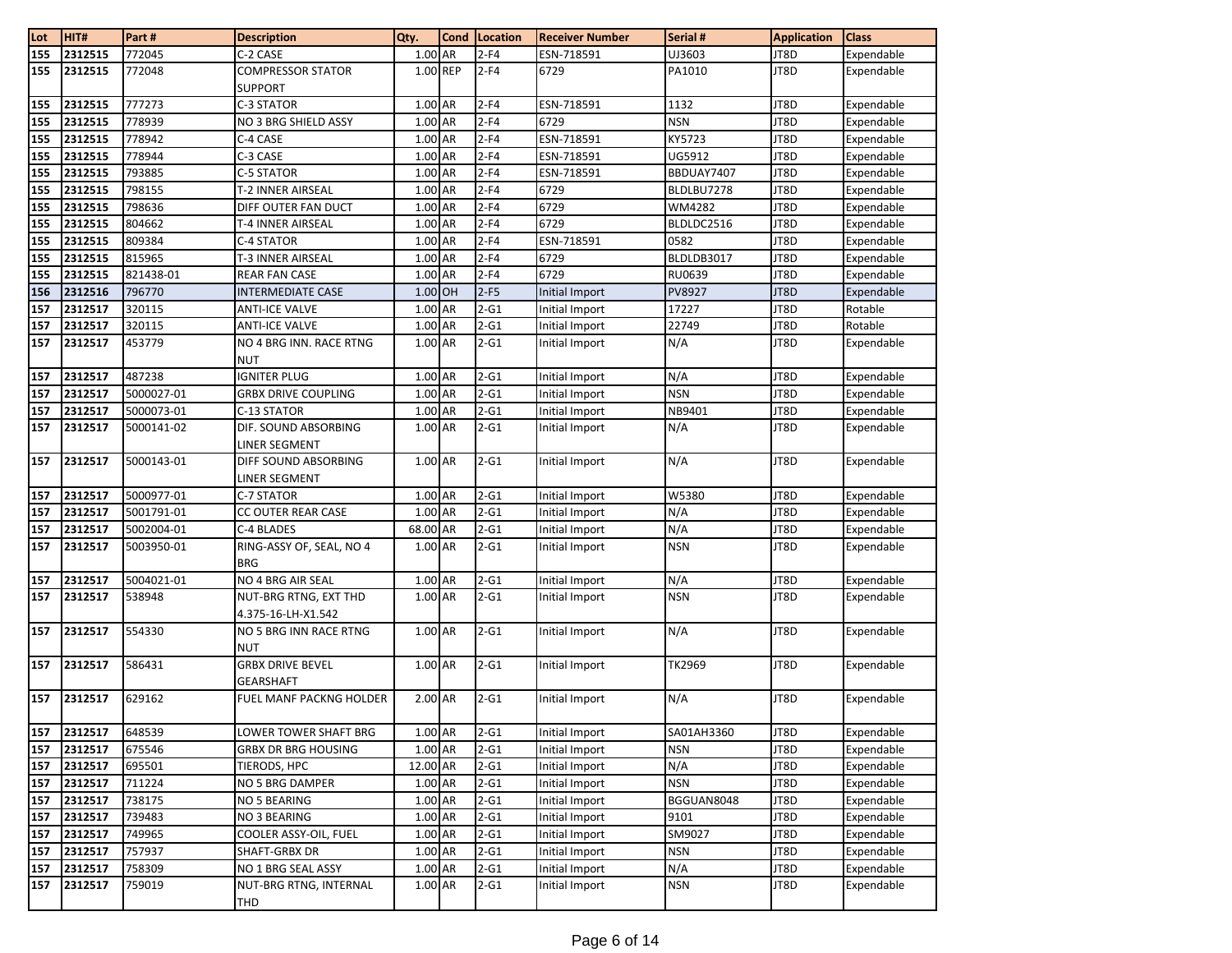| Lot | HIT#        | Part#  | <b>Description</b>                           | Qty.      | <b>Cond</b> | Location           | <b>Receiver Number</b> | Serial #   | <b>Application</b> | <b>Class</b> |
|-----|-------------|--------|----------------------------------------------|-----------|-------------|--------------------|------------------------|------------|--------------------|--------------|
| 157 | 2312517     | 759737 | NO 6 BRG HEATSHIELD                          | 1.00 AR   |             | $2-G1$             | Initial Import         | N/A        | JT8D               | Expendable   |
| 157 | 2312517     | 761419 | TUBE TRANSFER, LONG                          | 2.00 AR   |             | $2 - G1$           | Initial Import         | N/A        | JT8D               | Expendable   |
| 157 | 2312517     | 762486 | NO 3 BRG HOUSING                             | $1.00$ AR |             | $\overline{2}$ -G1 | Initial Import         | TF6091     | JT8D               | Expendable   |
| 157 | 2312517     | 765412 | THERMOCOUPLE                                 | 1.00 AR   |             | $2-G1$             | Initial Import         | BMEWAJ5851 | JT8D               | Expendable   |
| 157 | 2312517     | 767453 | NO 4 BRG OUTER DRAIN TUBE                    | 1.00 AR   |             | $2-G1$             | Initial Import         | N/A        | JT8D               | Expendable   |
| 157 | 2312517     | 767454 | STOP NO 4 BRG DRAIN TUBE                     | 1.00 AR   |             | $2-G1$             | Initial Import         | <b>NSN</b> | JT8D               | Expendable   |
| 157 | 2312517     | 767455 | VALVE ASSY-AIR CHECK, NO 4<br><b>BEARING</b> | 1.00 AR   |             | $2-G1$             | 4995                   | <b>NSN</b> | JT8D               | Rotable      |
| 157 | 2312517     | 767989 | SHIELD-ASSY OF, HEAT, TURB                   | 1.00 AR   |             | $2-G1$             | Initial Import         | <b>NSN</b> | JT8D               | Expendable   |
| 157 | 2312517     | 771619 | SEAL-NO 2 BRG                                | 1.00 AR   |             | $2 - G1$           | Initial Import         | <b>NSN</b> | JT8D               | Expendable   |
| 157 | 2312517     | 771898 | NOZZLE-ASSY OF, NO 4 BRG                     | 1.00 AR   |             | $2 - G1$           | Initial Import         | N/A        | JT8D               | Expendable   |
| 157 | 2312517     | 772369 | HOUSING NO 6 BRG SCAV                        | 1.00 AR   |             | $2 - G1$           | Initial Import         | N/A        | JT8D               | Expendable   |
| 157 | 2312517     | 776730 | NO 2 BRG SEAL ASSY                           | 1.00 AR   |             | $2 - G1$           | Initial Import         | 1035       | JT8D               | Expendable   |
| 157 | 2312517     | 777737 | RING-ASSY OF, AIR SEALING                    | 1.00 AR   |             | $2 - G1$           | Initial Import         | 2X439      | JT8D               | Expendable   |
| 157 | 2312517     | 777941 | FRONT AIRBLEED MANIFOLD                      | 1.00 AR   |             | $2-G1$             | Initial Import         | <b>NSN</b> | JT8D               | Rotable      |
| 157 | 2312517     | 777941 | FRONT AIRBLEED MANIFOLD                      | 1.00 AR   |             | $2-G1$             | *7147                  | <b>NSN</b> | JT8D               | Rotable      |
| 157 | 2312517     | 778503 | C-3 BLADES                                   | 66.00 AR  |             | $2-G1$             | Initial Import         | N/A        | JT8D               | Expendable   |
| 157 | 2312517     | 778926 | SPACER-NO 6 BRG SEAL                         | 1.00 AR   |             | $2-G1$             | Initial Import         | B10617     | JT8D               | Expendable   |
| 157 | 2312517     | 789642 | 8th STG BLEED VALVE                          | 1.00 AR   |             | $2 - G1$           | Initial Import         | <b>NSN</b> | JT8D               | Rotable      |
| 157 | 2312517     | 789642 | 8th STG BLEED VALVE                          | 1.00 AR   |             | $2 - G1$           | *7969                  | <b>NSN</b> | JT8D               | Rotable      |
| 157 | 2312517     | 795072 | <b>GRBX DRIVE BEVEL GEAR</b>                 | 1.00 AR   |             | $2 - G1$           | Initial Import         | J53459     | JT8D               | Expendable   |
| 157 | 2312517     | 798220 | FAN EXIT STATOR SEGMENTS                     | 1.00 AR   |             | $2-G1$             | Initial Import         | N/A        | JT8D               | Expendable   |
| 157 | 2312517     | 798220 | <b>FAN EXIT STATOR SEGMENTS</b>              | 1.00 AR   |             | $2-G1$             | *8003                  | N/A        | JT8D               | Expendable   |
| 157 | 2312517     | 798220 | FAN EXIT STATOR SEGMENTS                     | 1.00 AR   |             | $2-G1$             | *8004                  | N/A        | JT8D               | Expendable   |
| 157 | 2312517     | 798220 | FAN EXIT STATOR SEGMENTS                     | 1.00 AR   |             | $2-G1$             | *8005                  | N/A        | JT8D               | Expendable   |
| 157 | 2312517     | 798220 | FAN EXIT STATOR SEGMENTS                     | 1.00 AR   |             | $2-G1$             | *8006                  | N/A        | JT8D               | Expendable   |
| 157 | 2312517     | 798220 | FAN EXIT STATOR SEGMENTS                     | 1.00 AR   |             | $2-G1$             | *8007                  | N/A        | JT8D               | Expendable   |
|     | 157 2312517 | 798220 | <b>FAN EXIT STATOR SEGMENTS</b>              | 1.00 AR   |             | $2-G1$             | *8008                  | N/A        | JT8D               | Expendable   |
| 157 | 2312517     | 798220 | FAN EXIT STATOR SEGMENTS                     | 1.00 AR   |             | $2-G1$             | 8009*                  | N/A        | JT8D               | Expendable   |
| 157 | 2312517     | 798220 | FAN EXIT STATOR SEGMENTS                     | 1.00 AR   |             | $2-61$             | *8010                  | N/A        | JT8D               | Expendable   |
| 157 | 2312517     | 798220 | FAN EXIT STATOR SEGMENTS                     | 1.00 AR   |             | $2-G1$             | *8011                  | N/A        | JT8D               | Expendable   |
| 157 | 2312517     | 798220 | FAN EXIT STATOR SEGMENTS                     | 1.00 AR   |             | $2-G1$             | *8012                  | N/A        | JT8D               | Expendable   |
| 157 | 2312517     | 798220 | FAN EXIT STATOR SEGMENTS                     | 1.00 AR   |             | $2-G1$             | *8013                  | N/A        | JT8D               | Expendable   |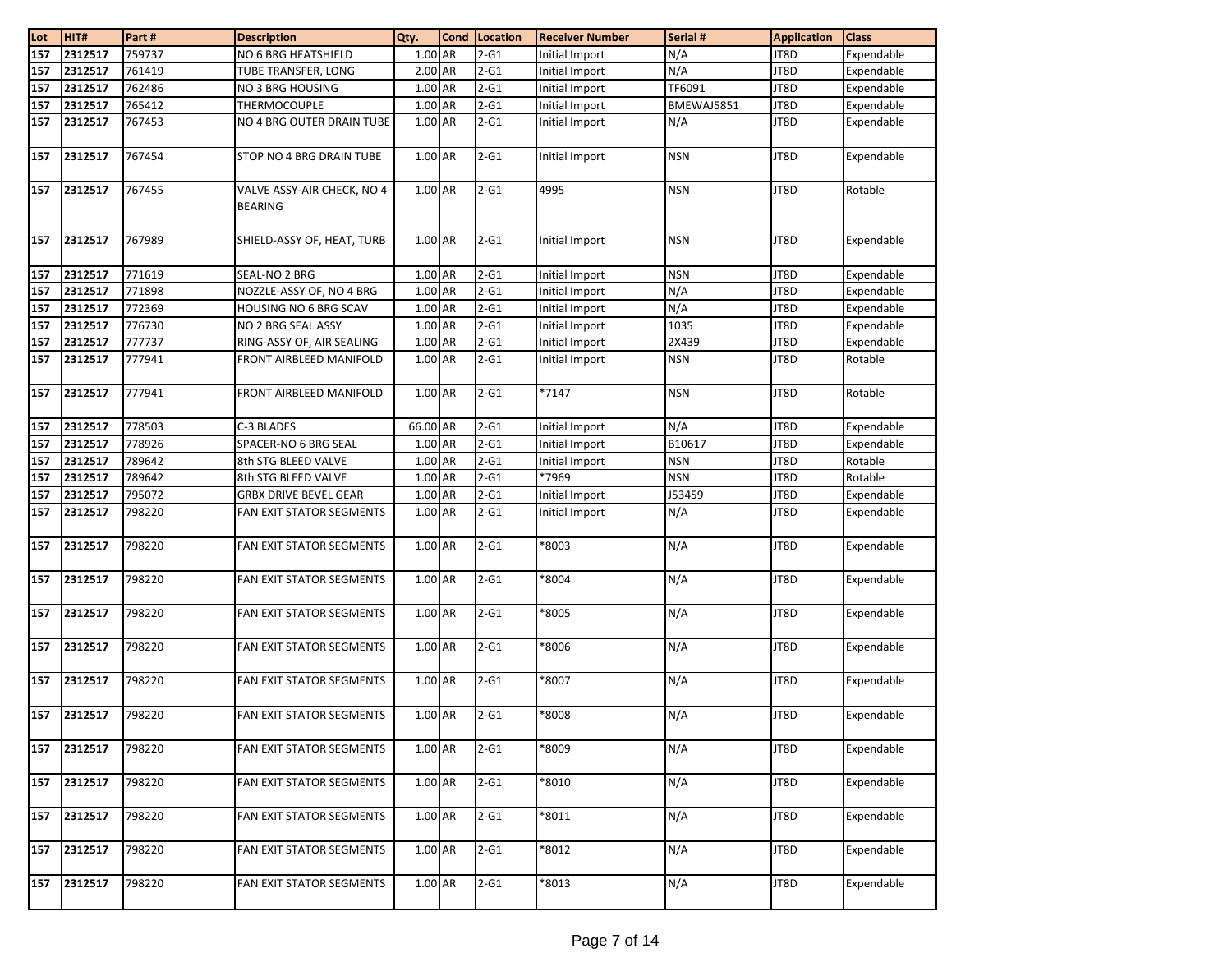| Lot | HIT#    | Part#     | <b>Description</b>            | Qty.      | <b>Cond</b> | <b>Location</b>    | <b>Receiver Number</b> | Serial #          | <b>Application</b> | <b>Class</b> |
|-----|---------|-----------|-------------------------------|-----------|-------------|--------------------|------------------------|-------------------|--------------------|--------------|
| 157 | 2312517 | 801744    | NO 2 BRG TURBINE SHAFT        | 1.00 AR   |             | $2 - G1$           | Initial Import         | N/A               | JT8D               | Expendable   |
|     |         |           | <b>COUPLING</b>               |           |             |                    |                        |                   |                    |              |
| 157 | 2312517 | 803277-01 | LINER SEGMENT-ASSY OF,        | 1.00 AR   |             | $2-G1$             | Initial Import         | N/A               | JT8D               | Expendable   |
|     |         |           | <b>HPC</b>                    |           |             |                    |                        |                   |                    |              |
| 157 | 2312517 | 810645    | C-13 AIR SEAL RING            | 1.00 AR   |             | $2 - G1$           | Initial Import         | N/A               | JT8D               | Expendable   |
| 157 | 2312517 | 812271    | C-11 STATOR                   | 1.00 AR   |             | $2-G1$             | Initial Import         | KV3797            | JT8D               | Expendable   |
| 157 | 2312517 | 819814-01 | SHIELD-ASSY OF,               | 1.00 AR   |             | $2-G1$             | Initial Import         | <b>BKLBC24111</b> | JT8D               | Expendable   |
|     |         |           | CONTAINMENT, HPT CASE,        |           |             |                    |                        |                   |                    |              |
|     |         |           | <b>UPPER</b>                  |           |             |                    |                        |                   |                    |              |
| 157 | 2312517 | 819816-01 | SHIELD-ASSY OF,               | 1.00 AR   |             | $2-G1$             | Initial Import         | <b>BKLBC23251</b> | JT8D               | Expendable   |
|     |         |           | CONTAINMENT, HPT CASE,        |           |             |                    |                        |                   |                    |              |
|     |         |           | LWR                           |           |             |                    |                        |                   |                    |              |
| 157 | 2312517 | 820269    | NO 3 BRG SEAL ASSY            | 1.00 AR   |             | $2-G1$             | Initial Import         | N/A               | JT8D               | Expendable   |
| 157 | 2312517 | 820396    | TUBE-ASSY OF, TRANSFER,       | 2.00 AR   |             | $2 - G1$           | ESN-717440             |                   | JT8D               | Expendable   |
|     |         |           | <b>SEAL RING</b>              |           |             |                    |                        |                   |                    |              |
| 157 | 2312517 | 820496-01 | REAR AIRBLEED MANIFOLD        | 2.00 AR   |             | $\overline{2}$ -G1 | ESN-717440             |                   | JT8D               | Rotable      |
| 157 | 2312517 | JT8D-200  | BRACKET-ASSY OF, ANGLE        | 1.00 AR   |             | $2 - G1$           | Initial Import         | N/A               | JT8D               | Expendable   |
| 158 | 2312518 | 129475    | <b>VALVE</b>                  | 1.00 REP  |             | $2-G2$             | 5005                   | 0476              | JT8D               | Rotable      |
| 158 | 2312518 | 225885    | <b>VALVE AND ACTUATOR-AIR</b> | 1.00 AR   |             | $2-G2$             | Initial Import         | 1748              | JT8D               | Rotable      |
|     |         |           | <b>SHUTOFF</b>                |           |             |                    |                        |                   |                    |              |
| 158 | 2312518 | 320115    | <b>ANTI-ICE VALVE</b>         | 1.00 AR   |             | $2-G2$             | Initial Import         | N/A               | JT8D               | Rotable      |
| 158 | 2312518 | 320115    | <b>ANTI-ICE VALVE</b>         | $1.00$ AR |             | $2-G2$             | Initial Import         | 24912             | JT8D               | Rotable      |
| 158 | 2312518 | 320115    | <b>ANTI-ICE VALVE</b>         | 1.00 AR   |             | $2-G2$             | Initial Import         | 459               | JT8D               | Rotable      |
| 158 | 2312518 | 320115    | <b>ANTI-ICE VALVE</b>         | 1.00 AR   |             | $2-G2$             | Initial Import         | 1246              | JT8D               | Rotable      |
| 158 | 2312518 | 320115    | <b>ANTI-ICE VALVE</b>         | 1.00 AR   |             | $2-G2$             | Initial Import         | A1665             | JT8D               | Rotable      |
| 158 | 2312518 | 320115    | ANTI-ICE VALVE                | 1.00 AR   |             | $2-G2$             | Initial Import         | A7128             | JT8D               | Rotable      |
| 158 | 2312518 | 320115    | <b>ANTI-ICE VALVE</b>         | 1.00 AR   |             | $2-G2$             | 5377                   | 21355             | JT8D               | Rotable      |
| 158 | 2312518 | 320115    | <b>ANTI-ICE VALVE</b>         | 1.00 AR   |             | $2-G2$             | 5378                   | A14105            | JT8D               | Rotable      |
| 158 | 2312518 | 320115    | <b>ANTI-ICE VALVE</b>         | 1.00 AR   |             | $2-G2$             | 5379                   | D4736             | JT8D               | Rotable      |
| 158 | 2312518 | 446469    | HEATER ASSY-FUEL DE-ICING     | $1.00$ AR |             | $2-G2$             | Initial Import         | 9774              | JT8D               | Expendable   |
|     |         |           |                               |           |             |                    |                        |                   |                    |              |
| 158 | 2312518 | 522649    | HEATER ASSY-FUEL DE-ICING     | 1.00 AR   |             | $2-G2$             | Initial Import         | 137               | JT8D               | Expendable   |
|     |         |           |                               |           |             |                    |                        |                   |                    |              |
| 158 | 2312518 | 522649    | HEATER ASSY-FUEL DE-ICING     | 1.00 AR   |             | $2-G2$             | Initial Import         | E8672             | JT8D               | Expendable   |
|     |         |           |                               |           |             |                    |                        |                   |                    |              |
| 158 | 2312518 | 522649    | HEATER ASSY-FUEL DE-ICING     | 1.00 AR   |             | $2-G2$             | Initial Import         | 7310-53769        | JT8D               | Expendable   |
| 158 | 2312518 | 522649    | HEATER ASSY-FUEL DE-ICING     | 1.00 AR   |             | $2-G2$             | Initial Import         | 7010555           | JT8D               | Expendable   |
|     |         |           |                               |           |             |                    |                        |                   |                    |              |
| 158 | 2312518 | 522649    | HEATER ASSY-FUEL DE-ICING     | 1.00 AR   |             | $2-G2$             | Initial Import         | 532               | JT8D               | Expendable   |
|     |         |           |                               |           |             |                    |                        |                   |                    |              |
| 158 | 2312518 | 522649    | HEATER ASSY-FUEL DE-ICING     | $1.00$ AR |             | $2-G2$             | Initial Import         | 181               | JT8D               | Expendable   |
|     |         |           |                               |           |             |                    |                        |                   |                    |              |
| 158 | 2312518 | 522649    | HEATER ASSY-FUEL DE-ICING     | 1.00 AR   |             | $2-G2$             | Initial Import         | 6002763           | JT8D               | Expendable   |
|     |         |           |                               |           |             |                    |                        |                   |                    |              |
| 158 | 2312518 | 522649    | HEATER ASSY-FUEL DE-ICING     | 1.00 AR   |             | $2-G2$             | Initial Import         | 6002821           | JT8D               | Expendable   |
|     |         |           |                               |           |             |                    |                        |                   |                    |              |
| 158 | 2312518 | 522649    | HEATER ASSY-FUEL DE-ICING     | 1.00 AR   |             | $2-G2$             | Initial Import         | 7681              | JT8D               | Expendable   |
|     |         |           |                               |           |             |                    |                        |                   |                    |              |
| 158 | 2312518 | 522649    | HEATER ASSY-FUEL DE-ICING     | $1.00$ AR |             | $2-G2$             | Initial Import         | 6008871           | JT8D               | Expendable   |
|     |         |           |                               |           |             |                    |                        |                   |                    |              |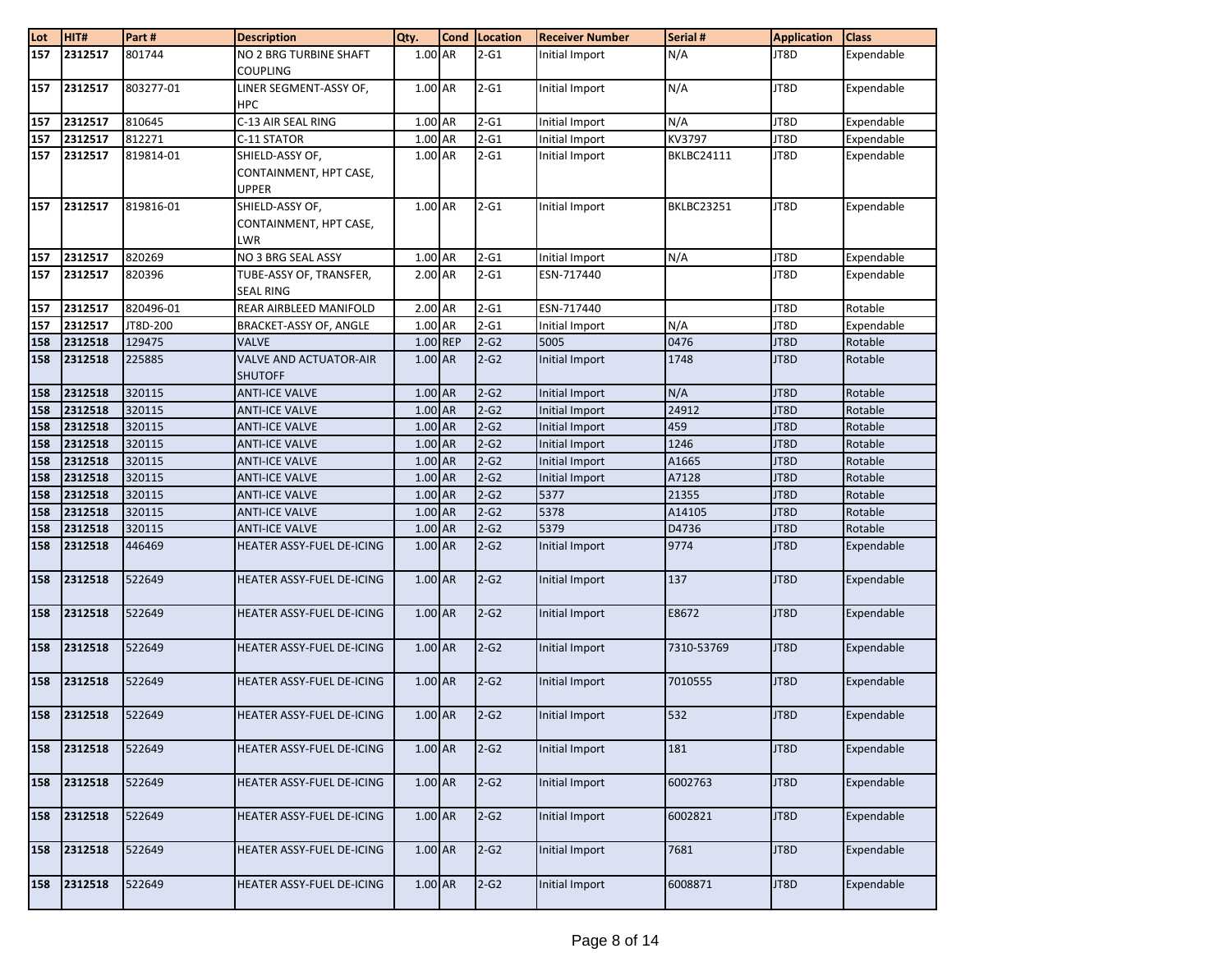| Lot        | HIT#               | Part#            | <b>Description</b>                         | Qty.               | <b>Cond</b> | Location         | <b>Receiver Number</b> | Serial #         | <b>Application</b> | <b>Class</b>       |
|------------|--------------------|------------------|--------------------------------------------|--------------------|-------------|------------------|------------------------|------------------|--------------------|--------------------|
| 158        | 2312518            | 522649           | HEATER ASSY-FUEL DE-ICING                  | $1.00$ AR          |             | $2-G2$           | Initial Import         | N/A              | JT8D               | Expendable         |
|            |                    |                  |                                            |                    |             |                  |                        |                  |                    |                    |
| 158        | 2312518            | 522649           | HEATER ASSY-FUEL DE-ICING                  | $1.00$ AR          |             | $2-G2$           | Initial Import         | 581005           | JT8D               | Expendable         |
| 158        | 2312518            | 548003           | COOLER ASSY-OIL, FUEL                      | 1.00 AR            |             | $2-G2$           | Initial Import         | 6005010          | JT8D               | Expendable         |
| 158        | 2312518            | 548003           | COOLER ASSY-OIL, FUEL                      | 1.00 AR            |             | $2-G2$           | Initial Import         | 600707           | JT8D               | Expendable         |
| 158        | 2312518            | 548003           | COOLER ASSY-OIL, FUEL                      | 1.00 AR            |             | $2-G2$           | Initial Import         | 6005301          | JT8D               | Expendable         |
| 158        | 2312518            | 548003           | COOLER ASSY-OIL, FUEL                      | 1.00 AR            |             | $2-G2$           | Initial Import         | 600358           | JT8D               | Expendable         |
| 158        | 2312518            | 749965           | COOLER ASSY-OIL, FUEL                      | 1.00 AR            |             | $2-G2$           | 6797                   | A0019            | JT8D               | Expendable         |
| 158        | 2312518            | 749965           | COOLER ASSY-OIL, FUEL                      | 1.00 AR            |             | $2-G2$           | 6797                   | ASA26            | JT8D               | Expendable         |
| 158        | 2312518            | 789642           | 8th STG BLEED VALVE                        | 1.00 AR            |             | $2-G2$           | 405                    | 2086             | JT8D               | Rotable            |
| 158        | 2312518            | 789642           | 8th STG BLEED VALVE                        | 1.00 AR            |             | $2-G2$           | 406                    | 61520197         | JT8D               | Rotable            |
| 158        | 2312518            | 789642           | 8th STG BLEED VALVE                        | 1.00 AR            |             | $2-G2$           | 407                    | <b>NSN</b>       | JT8D               | Rotable            |
| 158        | 2312518            | 789642           | 8th STG BLEED VALVE                        | 1.00 AR            |             | $2-G2$           | 408                    | <b>NSN</b>       | JT8D               | Rotable            |
| 158        | 2312518            | 789642           | 8th STG BLEED VALVE                        | 1.00 AR            |             | $2-G2$           | 409                    | 1213             | JT8D               | Rotable            |
| 158        | 2312518            | 789642           | 8th STG BLEED VALVE                        | 1.00 AR            |             | $2-G2$           | 410                    | 2600             | JT8D               | Rotable            |
| 158        | 2312518            | 789642           | 8th STG BLEED VALVE                        | 1.00 AR            |             | $2-G2$           | 411                    | 28014            | JT8D               | Rotable            |
| 158        | 2312518            | 789642           | 8th STG BLEED VALVE                        | 1.00 AR            |             | $2-G2$           | 412                    | 61515877         | JT8D               | Rotable            |
| 158        | 2312518            | 789642           | 8th STG BLEED VALVE                        | 1.00 AR            |             | $2-G2$           | 413                    | <b>KH302</b>     | JT8D               | Rotable            |
| 158        | 2312518            | 789642           | 8th STG BLEED VALVE                        | 1.00 AR            |             | $2-G2$           | 414                    | KH301            | JT8D               | Rotable            |
| 158        | 2312518            | 789642           | 8th STG BLEED VALVE                        | 1.00 AR            |             | $2-G2$           | 415                    | 6051             | JT8D               | Rotable            |
| 158        | 2312518            | 789642           | 8th STG BLEED VALVE                        | 1.00 AR            |             | $2-G2$           | 417                    | 61521766         | JT8D               | Rotable            |
| 158        | 2312518            | 789642           | 8th STG BLEED VALVE                        | 1.00 AR            |             | $2-G2$           | 418                    | 61525743         | JT8D               | Rotable            |
| 158        | 2312518            | 789642           | 8th STG BLEED VALVE                        | 1.00 AR            |             | $2-G2$           | 419                    | 61594321         | JT8D               | Rotable            |
| 158        | 2312518            | 789642           | 8th STG BLEED VALVE                        | 1.00 AR            |             | $2-G2$           | 4065                   | 6157477          | JT8D               | Rotable            |
| 158        | 2312518            | 789642           | 8th STG BLEED VALVE                        | 1.00 AR            |             | $2-G2$           | 4067                   | 6159377          | JT8D               | Rotable            |
| 158        | 2312518            | 789642           | 8th STG BLEED VALVE                        | 1.00 AR            |             | $2-G2$           | 4068                   | AV7633           | JT8D               | Rotable            |
| 158        | 2312518            | 789642           | 8th STG BLEED VALVE                        | 1.00 AR            |             | $2-G2$           | 4069                   | 19522            | JT8D               | Rotable            |
| 158        | 2312518            | 789642           | 8th STG BLEED VALVE                        | 1.00 AR            |             | $2-G2$           | 4070                   | 6157562          | JT8D               | Rotable            |
| 158        | 2312518            | 789642           | 8th STG BLEED VALVE                        | 1.00 AR            |             | $2-G2$           | 4071                   | ORG47            | JT8D               | Rotable            |
| 158        | 2312518            | 789642           | 8th STG BLEED VALVE                        | 1.00 AR            |             | $2-G2$           | 4190                   | 6152984          | JT8D               | Rotable            |
| 158        | 2312518            | 789642           | 8th STG BLEED VALVE                        | 1.00 AR            |             | $2-G2$           | 4191                   | 19579            | JT8D               | Rotable            |
| 158        | 2312518            | 789642           | 8th STG BLEED VALVE                        | 1.00 AR            |             | $2-G2$           | 4192                   | 4261             | JT8D               | Rotable            |
| 158        | 2312518            | 789642           | 8th STG BLEED VALVE                        | 1.00 AR            |             | $2-G2$           | 4193                   | 1139             | JT8D               | Rotable            |
| 158        | 2312518            | 789642<br>789642 | 8th STG BLEED VALVE                        | 1.00 AR            |             | $2-G2$<br>$2-G2$ | 4194                   | 6157405<br>18474 | JT8D               | Rotable            |
| 158<br>158 | 2312518<br>2312518 | 789642           | 8th STG BLEED VALVE<br>8th STG BLEED VALVE | 1.00 AR<br>1.00 AR |             | $2-G2$           | 4196<br>4197           | 350              | JT8D<br>JT8D       | Rotable<br>Rotable |
| 158        | 2312518            | 789642           | 8th STG BLEED VALVE                        | 1.00 AR            |             | $2-G2$           | 4198                   | 27338            | JT8D               | Rotable            |
| 158        | 2312518            | 789642           | 8th STG BLEED VALVE                        | 1.00 AR            |             | $2-G2$           | 4199                   | AA-21            | JT8D               | Rotable            |
| 158        | 2312518            | 789642           | 8th STG BLEED VALVE                        | 1.00 AR            |             | $2-G2$           | 4202                   | 23022            | JT8D               | Rotable            |
| 158        | 2312518            | 789642           | 8th STG BLEED VALVE                        | 1.00 AR            |             | $2-G2$           | 4203                   | 23750            | JT8D               | Rotable            |
| 158        | 2312518            | 789642           | 8th STG BLEED VALVE                        | 1.00 AR            |             | $2-G2$           | 4206                   | AR9884A          | JT8D               | Rotable            |
| 158        | 2312518            | 789642           | 8th STG BLEED VALVE                        | 1.00 AR            |             | $2-G2$           | 4208                   | AR6711A          | JT8D               | Rotable            |
| 158        | 2312518            | 789642           | 8th STG BLEED VALVE                        | 1.00 AR            |             | $2-G2$           | 4209                   | 204087           | JT8D               | Rotable            |
| 158        | 2312518            | 789642           | 8th STG BLEED VALVE                        | 1.00 AR            |             | $2-G2$           | 4210                   | 13478            | JT8D               | Rotable            |
| 158        | 2312518            | 789642           | 8th STG BLEED VALVE                        | 1.00 AR            |             | $2-G2$           | 4213                   | 6480             | JT8D               | Rotable            |
| 158        | 2312518            | 789642           | 8th STG BLEED VALVE                        | 1.00 AR            |             | $2-G2$           | 4214                   | 16415            | JT8D               | Rotable            |
| 158        | 2312518            | 789642           | 8th STG BLEED VALVE                        | 1.00 AR            |             | $2-G2$           | 4215                   | 19581            | JT8D               | Rotable            |
| 158        | 2312518            | 789642           | 8th STG BLEED VALVE                        | 1.00 AR            |             | $2-G2$           | 4216                   | <b>NSN</b>       | JT8D               | Rotable            |
| 158        | 2312518            | 789642           | 8th STG BLEED VALVE                        | 1.00 AR            |             | $2-G2$           | 4217                   | <b>NSN</b>       | JT8D               | Rotable            |
| 158        | 2312518            | 789642           | 8th STG BLEED VALVE                        | 1.00 AR            |             | $2-G2$           | 4378                   | 16456            | JT8D               | Rotable            |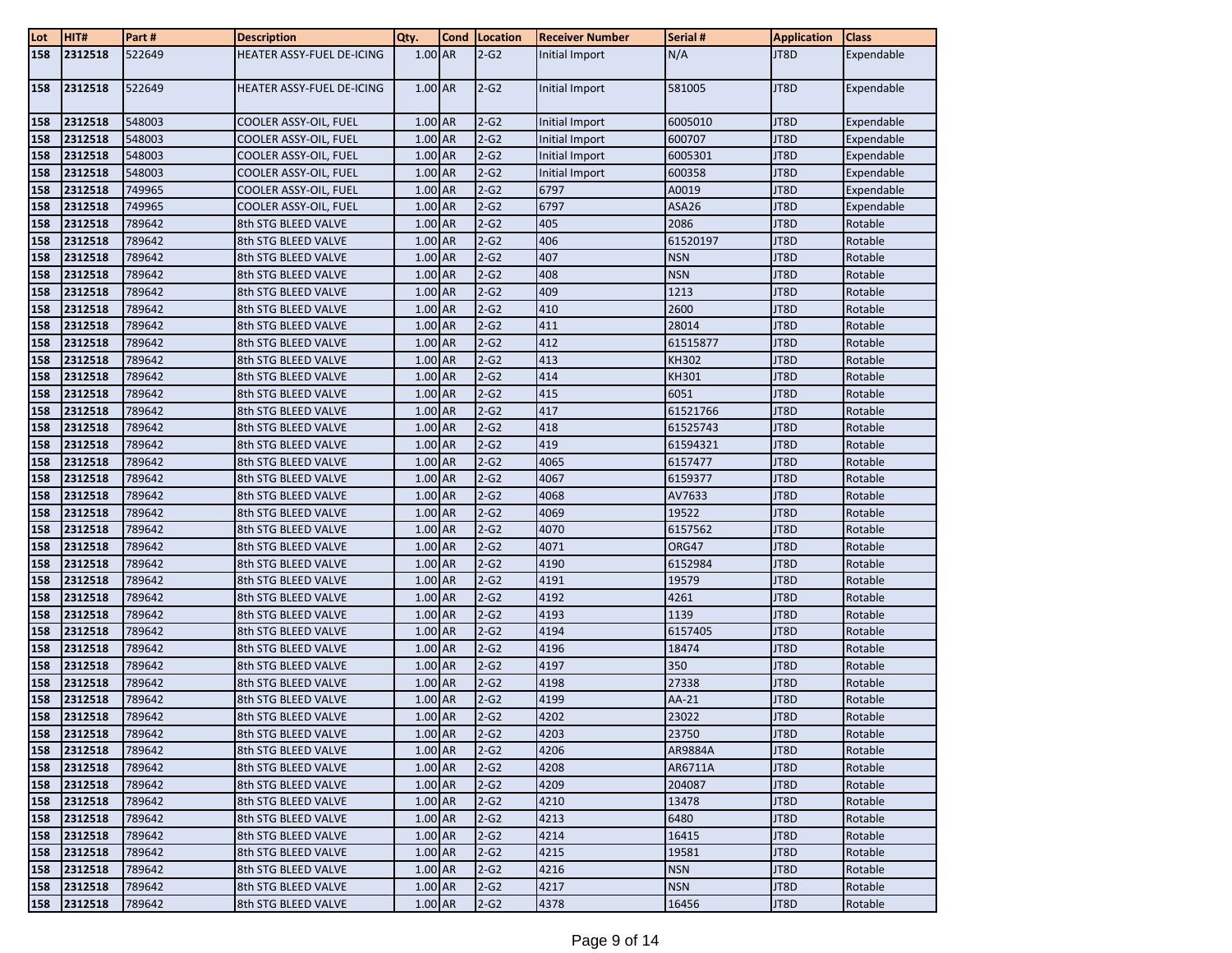| Lot | HIT#    | Part #     | <b>Description</b>                      | Qty.      | Cond | Location | <b>Receiver Number</b> | Serial #      | <b>Application</b> | <b>Class</b> |
|-----|---------|------------|-----------------------------------------|-----------|------|----------|------------------------|---------------|--------------------|--------------|
| 158 | 2312518 | 789642     | 8th STG BLEED VALVE                     | 1.00 AR   |      | $2-G2$   | 4378                   | 15129         | JT8D               | Rotable      |
| 158 | 2312518 | 789642     | 8th STG BLEED VALVE                     | 1.00 AR   |      | $2-G2$   | 4378                   | 1640          | JT8D               | Rotable      |
| 158 | 2312518 | 789642     | 8th STG BLEED VALVE                     | 1.00 AR   |      | $2-G2$   | 4378                   | 18472         | JT8D               | Rotable      |
| 158 | 2312518 | 789642     | 8th STG BLEED VALVE                     | 1.00 AR   |      | $2-G2$   | 4378                   | <b>NSN</b>    | JT8D               | Rotable      |
| 158 | 2312518 | 789642     | 8th STG BLEED VALVE                     | 1.00 AR   |      | $2-G2$   | 4378                   | 0702          | JT8D               | Rotable      |
| 158 | 2312518 | 789642     | 8th STG BLEED VALVE                     | 1.00 AR   |      | $2-G2$   | 4378                   | <b>NSN</b>    | JT8D               | Rotable      |
| 158 | 2312518 | 789642     | 8th STG BLEED VALVE                     | 1.00 AR   |      | $2-G2$   | 4378                   | HT687106      | JT8D               | Rotable      |
| 158 | 2312518 | 789642     | 8th STG BLEED VALVE                     | 1.00 AR   |      | $2-G2$   | 4378                   | 3062          | JT8D               | Rotable      |
| 158 | 2312518 | 789642     | 8th STG BLEED VALVE                     | $1.00$ AR |      | $2-G2$   | 4378                   | MH536786      | JT8D               | Rotable      |
| 158 | 2312518 | 789642     | 8th STG BLEED VALVE                     | 1.00 AR   |      | $2-G2$   | 4378                   | 51374         | JT8D               | Rotable      |
| 158 | 2312518 | 789642     | 8th STG BLEED VALVE                     | 1.00 AR   |      | $2-G2$   | 4378                   | 19520         | JT8D               | Rotable      |
| 158 | 2312518 | 789642     | 8th STG BLEED VALVE                     | 1.00 AR   |      | $2-G2$   | 4378                   | 19523         | JT8D               | Rotable      |
| 158 | 2312518 | 789642     | 8th STG BLEED VALVE                     | 1.00 AR   |      | $2-G2$   | 4378                   | <b>NSN</b>    | JT8D               | Rotable      |
| 158 | 2312518 | 789642     | 8th STG BLEED VALVE                     | 1.00 AR   |      | $2-G2$   | 4378                   | 6159604       | JT8D               | Rotable      |
| 158 | 2312518 | 789642     | 8th STG BLEED VALVE                     | 1.00 AR   |      | $2-G2$   | 4378                   | <b>ORG822</b> | JT8D               | Rotable      |
| 158 | 2312518 | 789642     | 8th STG BLEED VALVE                     | 1.00 AR   |      | $2-G2$   | 4378                   | 1388          | JT8D               | Rotable      |
| 158 | 2312518 | 789642     | 8th STG BLEED VALVE                     | 1.00 AR   |      | $2-G2$   | 4378                   | <b>JN87</b>   | JT8D               | Rotable      |
| 159 | 2312519 | 384300     | <b>FUEL PUMP</b>                        | 1.00 AR   |      | $2-G3$   | Initial Import         | 7680          | JT8D               | Expendable   |
| 159 | 2312519 | 384300     | <b>FUEL PUMP</b>                        | 1.00 REP  |      | $2-G3$   | 5548                   | 7711          | JT8D               | Expendable   |
| 159 | 2312519 | 749965     | COOLER ASSY-OIL, FUEL                   | 1.00 AR   |      | $2 - G3$ | Initial Import         | LG7608        | JT8D               | Expendable   |
| 159 | 2312519 | 769606-15  | <b>FUEL CONTROL</b>                     | 1.00 AR   |      | $2-G3$   | 2756                   | F16102        | JT8D               | Expendable   |
| 159 | 2312519 | 769606-15  | <b>FUEL CONTROL</b>                     | 1.00 AR   |      | $2-G3$   | ESN-726064             | F7797         | JT8D               | Expendable   |
| 159 | 2312519 | 769606-15  | <b>FUEL CONTROL</b>                     | 1.00 AR   |      | $2-63$   | 726882                 | 455A          | JT8D               | Expendable   |
| 159 | 2312519 | 769606-16  | <b>FUEL CONTROL</b>                     | 1.00 AR   |      | $2-G3$   | Initial Import         | F33467        | JT8D               | Expendable   |
| 159 | 2312519 | 769606-8   | <b>FUEL CONTROL</b>                     | 1.00 AR   |      | $2-G3$   | Initial Import         | F1700         | JT8D               | Expendable   |
| 159 | 2312519 | 769606-8   | <b>FUEL CONTROL</b>                     | 1.00 AR   |      | $2-G3$   | Initial Import         | F4603         | JT8D               | Expendable   |
| 160 | 2312520 | 772048     | <b>COMPRESSOR STATOR</b>                | 1.00 REP  |      | $2-G4$   | 6427                   | <b>NSN</b>    | JT8D               | Expendable   |
|     |         |            | <b>SUPPORT</b>                          |           |      |          |                        |               |                    |              |
| 160 | 2312520 | 777848     | <b>REAR COMP FAN DUCT</b>               | 2.00 AR   |      | $2-64$   | *10733                 |               | JT8D               | Expendable   |
|     |         |            | <b>FRONT FAIRING</b>                    |           |      |          |                        |               |                    |              |
| 160 | 2312520 | 777848     | <b>REAR COMP FAN DUCT</b>               | 2.00 AR   |      | $2-G4$   | *10734                 |               | JT8D               | Expendable   |
|     |         |            | <b>FRONT FAIRING</b>                    |           |      |          |                        |               |                    |              |
| 160 | 2312520 | 778942     | C-4 CASE                                | 1.00 REP  |      | $2-G4$   | 6423                   | WU4415        | JT8D               | Expendable   |
| 160 | 2312520 | 793261-001 | TURB FAN DUCT SEG                       | 1.00 AR   |      | $2-G4$   | $*10817$               | 630           | JT8D               | Expendable   |
| 160 | 2312520 | 793261-001 | <b>TURB FAN DUCT SEG</b>                | 1.00R     |      | $2-G4$   | 2723                   | <b>NSN</b>    | JT8D               | Expendable   |
| 160 | 2312520 | 793261-001 | <b>TURB FAN DUCT SEG</b>                | 1.00 AR   |      | $2-G4$   | 3686                   | 2304          | JT8D               | Expendable   |
| 160 | 2312520 | 793262     | TURBINE FAN DUCT                        | 1.00 AR   |      | $2-64$   | Initial Import         | 996           | JT8D               | Expendable   |
| 160 | 2312520 | 793262     | <b>SEGMENT ASSY</b>                     | 1.00 AR   |      | $2-G4$   |                        | NSN           | JT8D               | Expendable   |
|     |         |            | TURBINE FAN DUCT<br><b>SEGMENT ASSY</b> |           |      |          | Initial Import         |               |                    |              |
| 160 | 2312520 | 793262     | <b>TURBINE FAN DUCT</b>                 | 1.00 AR   |      | $2-G4$   | Initial Import         | 1603          | JT8D               | Expendable   |
|     |         |            | <b>SEGMENT ASSY</b>                     |           |      |          |                        |               |                    |              |
| 160 | 2312520 | 793262     | <b>TURBINE FAN DUCT</b>                 | 1.00 AR   |      | $2-G4$   | Initial Import         | <b>NSN</b>    | JT8D               | Expendable   |
|     |         |            | <b>SEGMENT ASSY</b>                     |           |      |          |                        |               |                    |              |
| 160 | 2312520 | 793262     | <b>TURBINE FAN DUCT</b>                 | $1.00$ AR |      | $2-64$   | 2686                   | 897           | JT8D               | Expendable   |
|     |         |            | <b>SEGMENT ASSY</b>                     |           |      |          |                        |               |                    |              |
| 160 | 2312520 | 793262     | TURBINE FAN DUCT                        | $1.00$ AR |      | $2-G4$   | 2686                   | 714           | JT8D               | Expendable   |
|     |         |            | <b>SEGMENT ASSY</b>                     |           |      |          |                        |               |                    |              |
| 160 | 2312520 | 793262     | <b>TURBINE FAN DUCT</b>                 | 1.00 AR   |      | $2-G4$   | 2686                   | 2478          | JT8D               | Expendable   |
|     |         |            | <b>SEGMENT ASSY</b>                     |           |      |          |                        |               |                    |              |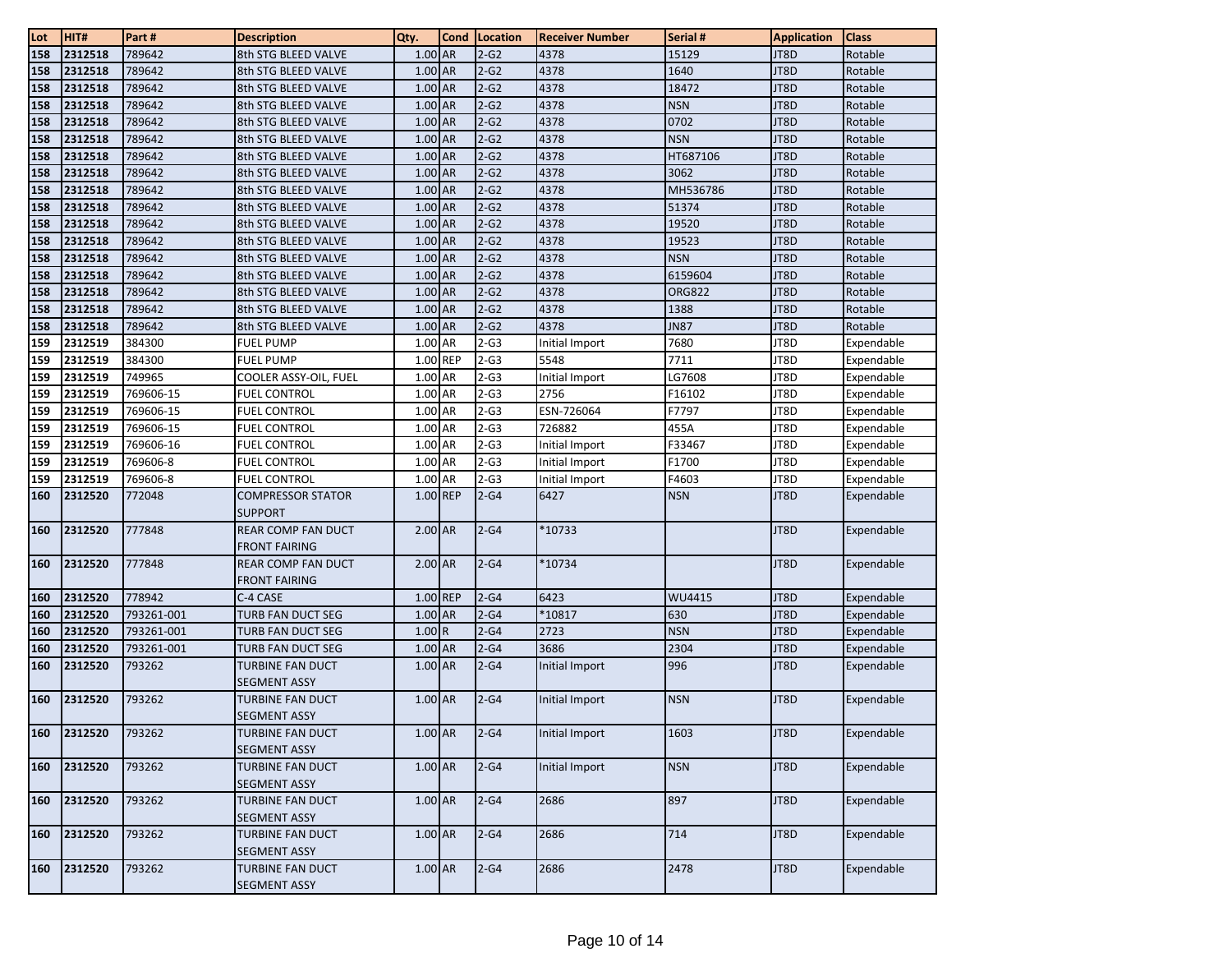| Lot        | HIT#               | Part#                | <b>Description</b>           | Qty.               | <b>Cond</b> | Location         | <b>Receiver Number</b>           | Serial #          | <b>Application</b> | <b>Class</b>             |
|------------|--------------------|----------------------|------------------------------|--------------------|-------------|------------------|----------------------------------|-------------------|--------------------|--------------------------|
| 160        | 2312520            | 793262               | <b>TURBINE FAN DUCT</b>      | 1.00 AR            |             | $2-G4$           | 2686                             | PCSE10695         | JT8D               | Expendable               |
|            |                    |                      | <b>SEGMENT ASSY</b>          |                    |             |                  |                                  |                   |                    |                          |
| 160        | 2312520            | 793262               | <b>TURBINE FAN DUCT</b>      | 1.00 AR            |             | $2-G4$           | 2686                             | 840               | JT8D               | Expendable               |
|            |                    |                      | <b>SEGMENT ASSY</b>          |                    |             |                  |                                  |                   |                    |                          |
| 160        | 2312520            | 800746-01            | DIF. SOUND ABSORBING         | 1.00 AR            |             | $2-G4$           | Initial Import                   | N/A               | JT8D               | Expendable               |
|            |                    |                      | LINER SEGMENT                |                    |             |                  |                                  |                   |                    |                          |
| 161        | 2312521            | N/A                  | JT8D-200 Q.E.C               | 1.00 AR            |             | $2-G5$           | Initial Import                   | N/A               | JT8D               | QEC                      |
| 162        | 2312522            | 5000132-01           | MANIFOLD ASSY OF FUEL SEC    | 1.00 AR            |             | $2-H1$           | 2056                             | N/A               | JT8D               | Rotable                  |
|            |                    |                      | <b>RIGHT</b>                 |                    |             |                  |                                  |                   |                    |                          |
| 162        | 2312522            | 5000132-01           | MANIFOLD ASSY OF FUEL SEC    | 1.00 AR            |             | $2-H1$           | 2057                             | N/A               | JT8D               | Rotable                  |
|            |                    |                      | <b>RIGHT</b>                 |                    |             |                  |                                  |                   |                    |                          |
| 162        | 2312522            | 5000134-01           | MANIFOLD ASSY OF, FUEL,      | 1.00 AR            |             | $2-H1$           | 2059                             | N/A               | JT8D               | Rotable                  |
|            |                    |                      | PRI, LEFT                    |                    |             |                  |                                  |                   |                    |                          |
| 162        | 2312522            | 5000134-01           | MANIFOLD ASSY OF, FUEL,      | 1.00 AR            |             | $2-H1$           | 2060                             | PY8021            | JT8D               | Rotable                  |
|            |                    |                      | PRI, LEFT                    |                    |             |                  |                                  |                   |                    |                          |
| 162        | 2312522            | 5000134-01           | MANIFOLD ASSY OF, FUEL,      | 1.00 AR            |             | $2-H1$           | 2192                             | <b>NSN</b>        | JT8D               | Rotable                  |
|            |                    |                      | PRI, LEFT                    |                    |             |                  |                                  |                   |                    |                          |
| 162        | 2312522            | 5000134-01           | MANIFOLD ASSY OF, FUEL,      | 1.00 AR            |             | $2-H1$           | 2193                             | BLD757-13         | JT8D               | Rotable                  |
|            |                    |                      | PRI, LEFT                    |                    |             |                  |                                  |                   |                    |                          |
| 162        | 2312522            | 5000134-01           | MANIFOLD ASSY OF, FUEL,      | 1.00 AR            |             | $2-H1$           | 6365                             | AJI-965           | JT8D               | Rotable                  |
|            |                    |                      | PRI, LEFT                    |                    |             |                  |                                  |                   |                    |                          |
| 162        | 2312522<br>2312522 | 5000535-01<br>503935 | <b>TUBE-FUEL DRAIN</b>       | 1.00 AR<br>1.00 AR |             | $2-H1$<br>$2-H1$ | Initial Import                   | <b>NSN</b><br>N/A | JT8D<br>JT8D       | Expendable               |
| 162<br>162 | 2312522            | 725537               | NUT-LOCK<br>NO 5 BRG HOUSING | 1.00 AR            |             | $2-H1$           | Initial Import<br>Initial Import | 8104              | JT8D               | Expendable<br>Expendable |
| 162        | 2312522            | 739319               | NO 1 BEARING                 | 1.00 AR            |             | $2-H1$           | Initial Import                   | K1181             | JT8D               | Expendable               |
| 162        | 2312522            | 758275               | NO 1 BRG HOUSING             | 1.00 AR            |             | $2-H1$           | Initial Import                   | JB2176            | JT8D               | Expendable               |
| 162        | 2312522            | 761940               | <b>LPT TIERODS</b>           | 16.00 AR           |             | $2-H1$           | <b>Initial Import</b>            | N/A               | JT8D               | Expendable               |
| 162        | 2312522            | 771705               | C-5 BLADES                   | 62.00 AR           |             | $2-H1$           | Initial Import                   | N/A               | JT8D               | Expendable               |
| 162        | 2312522            | 771706               | C-6 BLADES                   | 60.00 AR           |             | $2-H1$           | Initial Import                   | N/A               | JT8D               | Expendable               |
| 162        | 2312522            | 771715               | C-1.5 BLADES                 | 48.00 AR           |             | $2-H1$           | <b>Initial Import</b>            | N/A               | JT8D               | Expendable               |
| 162        | 2312522            | 772302               | C-2 BLADES                   | 56.00 AR           |             | $2-H1$           | Initial Import                   | N/A               | JT8D               | Expendable               |
| 162        | 2312522            | 777752               | NO 6 BRG COVER               | 1.00 AR            |             | $2-H1$           | <b>Initial Import</b>            | <b>NSN</b>        | JT8D               | Expendable               |
| 162        | 2312522            | 777848               | <b>REAR COMP FAN DUCT</b>    | $2.00$ AR          |             | $2-H1$           | Initial Import                   | N/A               | JT8D               | Expendable               |
|            |                    |                      | <b>FRONT FAIRING</b>         |                    |             |                  |                                  |                   |                    |                          |
| 162        | 2312522            | 777848               | <b>REAR COMP FAN DUCT</b>    | 1.00 AR            |             | $2-H1$           | 1714                             |                   | JT8D               | Expendable               |
|            |                    |                      | <b>FRONT FAIRING</b>         |                    |             |                  |                                  |                   |                    |                          |
| 162        | 2312522            | 778939               | NO 3 BRG SHIELD ASSY         | 1.00 AR            |             | $2-H1$           | Initial Import                   | N/A               | JT8D               | Expendable               |
| 162        | 2312522            | 781608               | MANIFOLD-ASSY OF, PT7,       | 1.00 AR            |             | $2-H1$           | 2211                             | <b>NSN</b>        | JT8D               | Rotable                  |
|            |                    |                      | <b>LEFT</b>                  |                    |             |                  |                                  |                   |                    |                          |
| 162        | 2312522            | 781608               | MANIFOLD-ASSY OF, PT7,       | $1.00$ AR          |             | $2-H1$           | 2212                             | <b>NSN</b>        | JT8D               | Rotable                  |
|            |                    |                      | <b>LEFT</b>                  |                    |             |                  |                                  |                   |                    |                          |
| 162        | 2312522            | 781623               | MANIFOLD-ASSY OF, PT7        | $1.00$ AR          |             | $2-H1$           | 2213                             | <b>NSN</b>        | JT8D               | Rotable                  |
| 162        | 2312522            | 793121               | PLATE ASSY-RTNG, BRG, NO 6   | 1.00 AR            |             | $2-H1$           | Initial Import                   | N/A               | JT8D               | Expendable               |
|            |                    |                      |                              |                    |             |                  |                                  |                   |                    |                          |
| 162        | 2312522            | 796255               | DIFF SOUND ABSORBING         | $1.00$ AR          |             | $2-H1$           | Initial Import                   | N/A               | JT8D               | Expendable               |
|            |                    |                      | LINER SEGMENT                |                    |             |                  |                                  |                   |                    |                          |
| 162        | 2312522            | 798403               | T-3 BLADES                   | 88.00 AR           |             | $2-H1$           | Initial Import                   | N/A               | JT8D               | Expendable               |
| 162        | 2312522            | 800754-01            | LINER SEGMENT ASSY           | $1.00$ AR          |             | $2-H1$           | Initial Import                   | N/A               | JT8D               | Expendable               |
| 162        | 2312522            | 801673               | DIFF BLEED VALVE             | $1.00$ AR          |             | $2-H1$           | Initial Import                   | N/A               | JT8D               | Rotable                  |
| 162        | 2312522            | 801673               | DIFF BLEED VALVE             | 1.00 AR            |             | $2-H1$           | 5560                             | <b>VALX102</b>    | JT8D               | Rotable                  |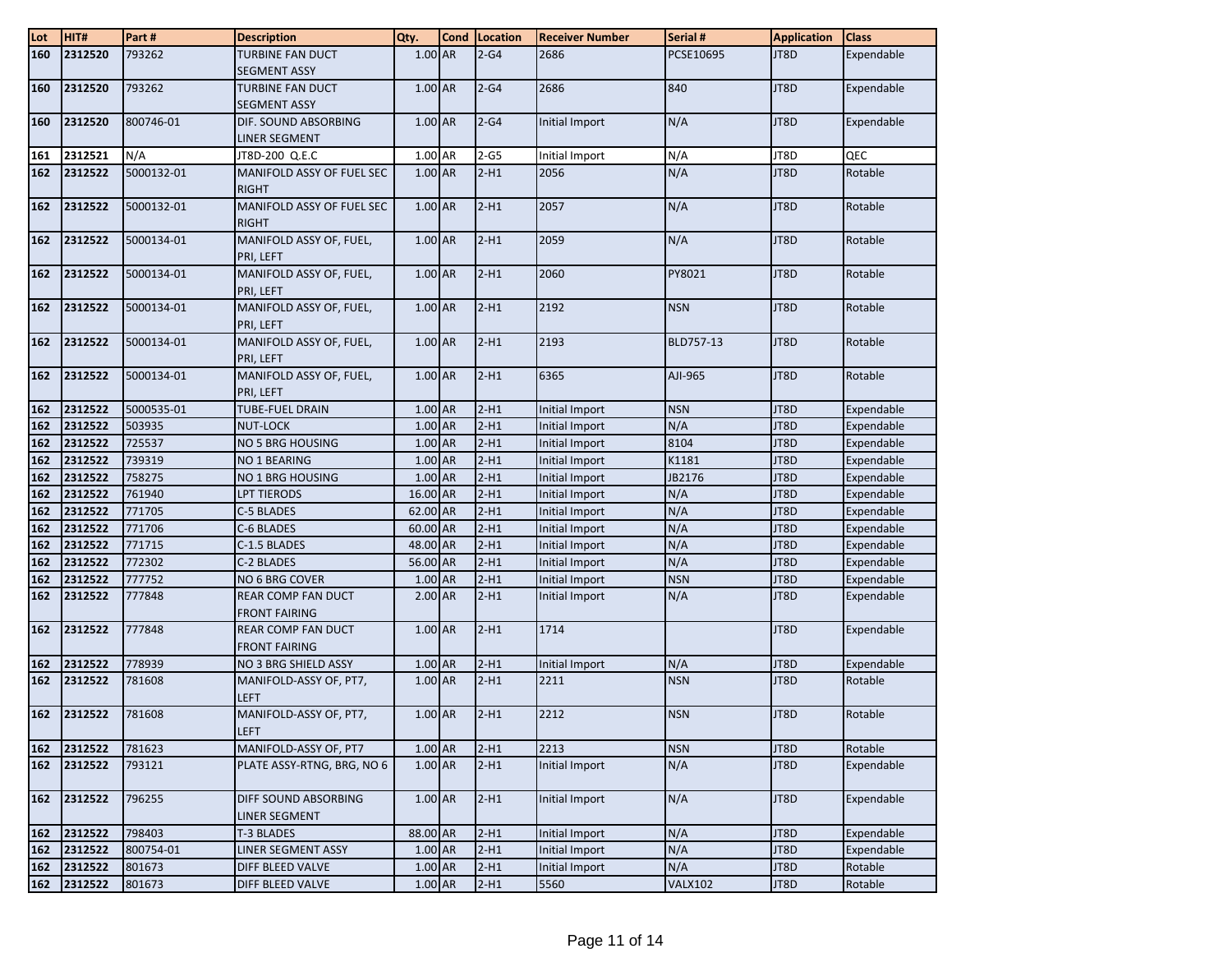| Lot        | HIT#    | Part#      | <b>Description</b>                         | Qty.      | <b>Cond</b> | Location | <b>Receiver Number</b> | Serial #      | <b>Application</b> | <b>Class</b> |
|------------|---------|------------|--------------------------------------------|-----------|-------------|----------|------------------------|---------------|--------------------|--------------|
| 162        | 2312522 | 802717     | FAN DISCH REAR COMP.                       | 1.00 AR   |             | $2-H1$   | Initial Import         | UJ9787        | JT8D               | Expendable   |
|            |         |            | <b>OUTER DUCT</b>                          |           |             |          |                        |               |                    |              |
| 162        | 2312522 | 805007     | NO 4 BRG CARBON SEAL                       | 1.00 AR   |             | $2-H1$   | Initial Import         | 414           | JT8D               | Expendable   |
| 162        | 2312522 | 806266     | MANIFOLD-ASSY OF, FUEL,                    | 1.00 AR   |             | $2-H1$   | 2165                   | <b>NSN</b>    | JT8D               | Rotable      |
|            |         |            | <b>PRI RIGHT</b>                           |           |             |          |                        |               |                    |              |
| 162        | 2312522 | 806266     | MANIFOLD-ASSY OF, FUEL,                    | 1.00 AR   |             | $2-H1$   | 2236                   | <b>NSN</b>    | JT8D               | Rotable      |
|            |         |            | <b>PRI RIGHT</b>                           |           |             |          |                        |               |                    |              |
| 162        | 2312522 | 806266     | MANIFOLD-ASSY OF, FUEL,                    | 1.00 AR   |             | $2-H1$   | 2237                   | KF1492        | JT8D               | Rotable      |
|            |         |            | PRI RIGHT                                  |           |             |          |                        |               |                    |              |
| 162        | 2312522 | 806266     | MANIFOLD-ASSY OF, FUEL,                    | 1.00 AR   |             | $2-H1$   | 2238                   | BKP871-06     | JT8D               | Rotable      |
|            |         |            | PRI RIGHT                                  |           |             |          |                        |               |                    |              |
| 162        | 2312522 | 806267     | MANIFOLD-ASSY OF, FUEL PRI                 | 1.00 AR   |             | $2-H1$   | 2166                   | <b>NSN</b>    | JT8D               | Rotable      |
| 162        | 2312522 | 806267     | <b>LEFT</b><br>MANIFOLD-ASSY OF, FUEL PRI  | 1.00 AR   |             | $2-H1$   | 2167                   | <b>NSN</b>    | JT8D               | Rotable      |
|            |         |            | <b>LEFT</b>                                |           |             |          |                        |               |                    |              |
| 162        | 2312522 | 806267     | MANIFOLD-ASSY OF, FUEL PRI                 | 1.00 AR   |             | $2-H1$   | 2239                   | TB3872        | JT8D               | Rotable      |
|            |         |            | <b>LEFT</b>                                |           |             |          |                        |               |                    |              |
| 162        | 2312522 | 806267     | MANIFOLD-ASSY OF, FUEL PRI                 | 1.00 AR   |             | $2-H1$   | 2240                   | DB0227        | JT8D               | Rotable      |
|            |         |            | <b>LEFT</b>                                |           |             |          |                        |               |                    |              |
| 162        | 2312522 | 811935     | NO 5 BRG SEAL AND SUPP                     | 1.00 AR   |             | $2-H1$   | Initial Import         | BGGUAK7290    | JT8D               | Expendable   |
|            |         |            | <b>ASSY</b>                                |           |             |          |                        |               |                    |              |
| 162        | 2312522 | 814855     | <b>DIFFUSER CASE</b>                       | 1.00 AR   |             | $2-H1$   | Initial Import         | TF4638        | JT8D               | Expendable   |
| 162        | 2312522 | 821856-01  | MANIFOLD ASSY OF, FUEL,                    | 1.00 AR   |             | $2-H1$   | 2242                   | RG1033        | JT8D               | Rotable      |
|            |         |            | PRI, LEFT                                  |           |             |          |                        |               |                    |              |
| 162        | 2312522 | 821856-01  | MANIFOLD ASSY OF, FUEL,                    | 1.00 AR   |             | $2-H1$   | 2243                   | BSGCAH1910    | JT8D               | Rotable      |
|            |         |            | PRI, LEFT                                  |           |             |          |                        |               |                    |              |
| 162        | 2312522 | 821859-01  | <b>FUEL MAINFOLD</b>                       | 1.00 AR   |             | $2-H1$   | 2244                   | <b>NSN</b>    | JT8D               | Expendable   |
| 162        | 2312522 | 821859-01  | <b>FUEL MAINFOLD</b>                       | 1.00 AR   |             | $2-H1$   | 2245                   | <b>AEH388</b> | JT8D               | Expendable   |
| 162        | 2312522 | 821859-01  | <b>FUEL MAINFOLD</b>                       | 1.00 AR   |             | $2-H1$   | 2246                   | BSGCAN1940    | JT8D               | Expendable   |
| 162        | 2312522 | 821870-01  | MANIFOLD ASSY OF, FUEL,                    | 1.00 AR   |             | $2-H1$   | 2249                   | RN1683        | JT8D               | Rotable      |
|            | 2312523 | N/A        | PRI, LEFT<br>JT8D-200 Q.E.C                | 1.00 AR   |             | $2-H2$   | 2763                   | <b>NSN</b>    | JT8D               | QEC          |
| 163<br>164 | 2312524 | 676954     | SHIELD-ASSY OF, HEAT, INR,                 | $1.00$ AR |             | $2-H3$   | 5555                   | 485           | JT8D               | Expendable   |
|            |         |            | NO 4 AND 5 BRG                             |           |             |          |                        |               |                    |              |
| 164        | 2312524 | 738181     | NO 6 BEARING                               | 1.00 AR   |             | $2-H3$   | 4865                   | 6335          | JT8D               | Expendable   |
| 164        | 2312524 | 776623     | NO 4 1/2 - 6 BRG INT PRESS                 | 1.00 AR   |             | $2-H3$   | Initial Import         | BA76802       | JT8D               | Expendable   |
|            |         |            | <b>TUBE ASSY</b>                           |           |             |          |                        |               |                    |              |
| 164        | 2312524 | 776623     | NO 4 1/2 - 6 BRG INT PRESS                 | 1.00R     |             | $2-H3$   | 2707                   | <b>NSN</b>    | JT8D               | Expendable   |
|            |         |            | <b>TUBE ASSY</b>                           |           |             |          |                        |               |                    |              |
| 164        | 2312524 | 776623     | NO 4 1/2 - 6 BRG INT PRESS                 | 1.00R     |             | $2-H3$   | 2720                   | BA72782       | JT8D               | Expendable   |
|            |         |            | <b>TUBE ASSY</b>                           |           |             |          |                        |               |                    |              |
| 164        | 2312524 | 777543-001 | #4 BEARING HOUSING                         | 1.00 AR   |             | $2-H3$   | 5555                   | RE5571        | JT8D               | Expendable   |
| 164        | 2312524 | 788052-001 | CONE ASSY OF TURB EXHT                     | 1.00 AR   |             | $2-H3$   | Initial Import         | N/A           | JT8D               | Expendable   |
| 164        | 2312524 | 801847     | SHIELD-ASSY OF, HEAT, NO 4                 | 1.00 AR   |             | $2-H3$   | Initial Import         | <b>NSN</b>    | JT8D               | Expendable   |
|            |         |            | <b>BRG</b>                                 |           |             |          |                        |               |                    |              |
| 165        | 2312525 | 762550     | DUCT SEGMENT ASSY OF,                      | 1.00 AR   |             | $2-H4$   | 1712                   | 467           | JT8D               | Expendable   |
| 165        | 2312525 | 762550     | INNER FR, FAN EXH<br>DUCT SEGMENT ASSY OF, | 1.00 AR   |             | $2-H4$   | 1713                   | <b>NSN</b>    | JT8D               | Expendable   |
|            |         |            | <b>INNER FR, FAN EXH</b>                   |           |             |          |                        |               |                    |              |
| 165        | 2312525 | 762550     | DUCT SEGMENT ASSY OF,                      | 1.00 AR   |             | $2-H4$   | 2200                   | 36            | JT8D               | Expendable   |
|            |         |            | INNER FR, FAN EXH                          |           |             |          |                        |               |                    |              |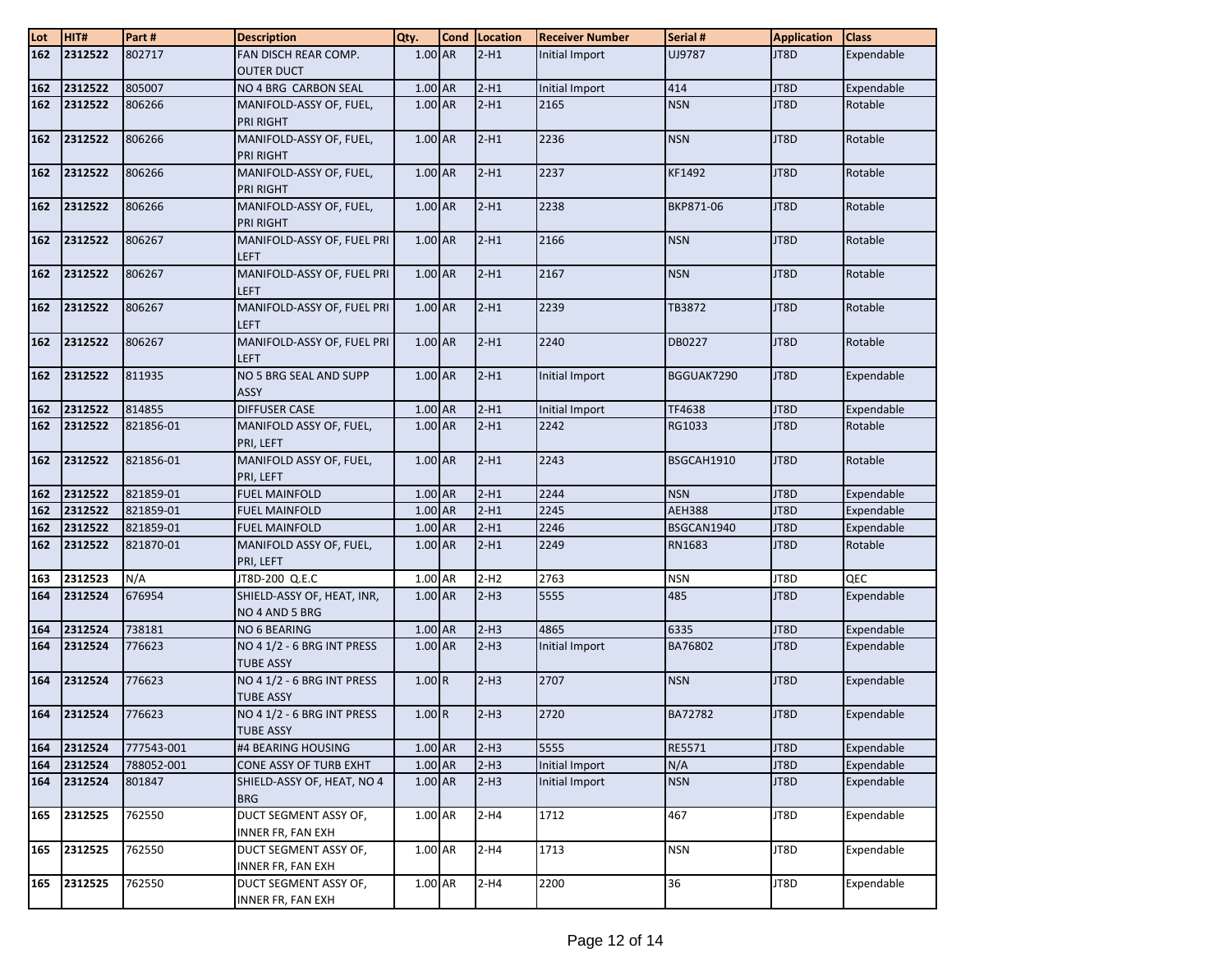| Lot | HIT#    | Part#      | <b>Description</b>        | Qty.      | <b>Cond</b> | Location | <b>Receiver Number</b> | Serial #   | <b>Application</b> | <b>Class</b> |
|-----|---------|------------|---------------------------|-----------|-------------|----------|------------------------|------------|--------------------|--------------|
| 165 | 2312525 | 762550     | DUCT SEGMENT ASSY OF,     | 1.00 AR   |             | $2-H4$   | 2331                   | 3536       | JT8D               | Expendable   |
|     |         |            | <b>INNER FR, FAN EXH</b>  |           |             |          |                        |            |                    |              |
| 165 | 2312525 | 762550-001 | DUCT SEGMENT ASSY OF,     | 1.00 AR   |             | $2-H4$   | 2132                   | <b>NSN</b> | JT8D               | Expendable   |
|     |         |            | INNER FR, FAN EXH         |           |             |          |                        |            |                    |              |
| 165 | 2312525 | 762550-001 | DUCT SEGMENT ASSY OF,     | 1.00 AR   |             | $2-H4$   | 2201                   | <b>NSN</b> | JT8D               | Expendable   |
|     |         |            | INNER FR, FAN EXH         |           |             |          |                        |            |                    |              |
| 165 | 2312525 | 762550-001 | DUCT SEGMENT ASSY OF,     | 1.00 AR   |             | $2-H4$   | 2202                   | <b>NSN</b> | JT8D               | Expendable   |
|     |         |            | INNER FR, FAN EXH         |           |             |          |                        |            |                    |              |
| 165 | 2312525 | 762550-001 | DUCT SEGMENT ASSY OF,     | 1.00 AR   |             | $2-H4$   | 2340                   | 6624       | JT8D               | Expendable   |
|     |         |            | <b>INNER FR, FAN EXH</b>  |           |             |          |                        |            |                    |              |
| 165 | 2312525 | 762550-001 | DUCT SEGMENT ASSY OF,     | 1.00 AR   |             | $2-H4$   | 2341                   | 7115       | JT8D               | Expendable   |
|     |         |            | <b>INNER FR, FAN EXH</b>  |           |             |          |                        |            |                    |              |
| 165 | 2312525 | 773828     | NUT-ASSY OF, SLFLKG GANG  | 1.00 AR   |             | $2-H4$   | Initial Import         | N/A        | JT8D               | Expendable   |
|     |         |            | ANGLE                     |           |             |          |                        |            |                    |              |
| 165 | 2312525 | 776385     | NUT-ASSY OF, SLFLKG, GANG | 1.00 AR   |             | $2-H4$   | Initial Import         | N/A        | JT8D               | Expendable   |
|     |         |            | ANGLE, FAN EXH            |           |             |          |                        |            |                    |              |
| 165 | 2312525 | 776386     | NUT-ASSY OF, SLFLKG, GANG | 1.00 AR   |             | $2-H4$   | Initial Import         | <b>NSN</b> | JT8D               | Expendable   |
|     |         |            | ANGLE, FAN EXH            |           |             |          |                        |            |                    |              |
| 165 | 2312525 | 776642     | FAN EXH INN. REAR DUCT    | 1.00 AR   |             | $2-H4$   | Initial Import         | <b>NSN</b> | JT8D               | Expendable   |
|     |         |            | <b>SEGMENT</b>            |           |             |          |                        |            |                    |              |
| 165 | 2312525 | 776642     | FAN EXH INN. REAR DUCT    | $1.00$ AR |             | $2-H4$   | Initial Import         | <b>NSN</b> | JT8D               | Expendable   |
|     |         |            | <b>SEGMENT</b>            |           |             |          |                        |            |                    |              |
| 165 | 2312525 | 776642     | FAN EXH INN. REAR DUCT    | $1.00$ AR |             | $2-H4$   | 8387                   | <b>NSN</b> | JT8D               | Expendable   |
|     |         |            | <b>SEGMENT</b>            |           |             |          |                        |            |                    |              |
| 165 | 2312525 | 776642     | FAN EXH INN. REAR DUCT    | 1.00 AR   |             | $2-H4$   | 2203                   | <b>NSN</b> | JT8D               | Expendable   |
|     |         |            | <b>SEGMENT</b>            |           |             |          |                        |            |                    |              |
| 165 | 2312525 | 776642     | FAN EXH INN. REAR DUCT    | 1.00 AR   |             | $2-H4$   | 2204                   | <b>NSN</b> | JT8D               | Expendable   |
|     |         |            | <b>SEGMENT</b>            |           |             |          |                        |            |                    |              |
| 165 | 2312525 | 776642     | FAN EXH INN. REAR DUCT    | 1.00 AR   |             | $2-H4$   | 2727                   | <b>NSN</b> | JT8D               | Expendable   |
|     |         |            | SEGMENT                   |           |             |          |                        |            |                    |              |
| 165 | 2312525 | 776642     | FAN EXH INN. REAR DUCT    | 1.00R     |             | $2-H4$   | 3732                   | <b>NSN</b> | JT8D               | Expendable   |
|     |         |            | <b>SEGMENT</b>            |           |             |          |                        |            |                    |              |
| 165 | 2312525 | 776642     | FAN EXH INN. REAR DUCT    | 1.00R     |             | $2-H4$   | 3732                   | <b>NSN</b> | JT8D               | Expendable   |
|     |         |            | <b>SEGMENT</b>            |           |             |          |                        |            |                    |              |
| 165 | 2312525 | 776642     | FAN EXH INN. REAR DUCT    | 1.00 AR   |             | $2-H4$   | 5581                   | <b>NSN</b> | JT8D               | Expendable   |
|     |         |            | <b>SEGMENT</b>            |           |             |          |                        |            |                    |              |
| 165 | 2312525 | 776642     | FAN EXH INN. REAR DUCT    | $1.00$ AR |             | $2-H4$   | 5581                   | <b>NSN</b> | JT8D               | Expendable   |
|     |         |            | <b>SEGMENT</b>            |           |             |          |                        |            |                    |              |
| 165 | 2312525 | 776642     | FAN EXH INN. REAR DUCT    | $1.00$ AR |             | $2-H4$   | 5581                   | <b>NSN</b> | JT8D               | Expendable   |
|     |         |            | SEGMENT                   |           |             |          |                        |            |                    |              |
| 165 | 2312525 | 776642     | FAN EXH INN. REAR DUCT    | 1.00 AR   |             | 2-H4     | 5581                   | NSN        | JT8D               | Expendable   |
|     |         |            | SEGMENT                   |           |             |          |                        |            |                    |              |
| 165 | 2312525 | 776642     | FAN EXH INN. REAR DUCT    | 1.00 AR   |             | $2-H4$   | 5581                   | <b>NSN</b> | JT8D               | Expendable   |
|     |         |            | <b>SEGMENT</b>            |           |             |          |                        |            |                    |              |
| 165 | 2312525 | 776642     | FAN EXH INN. REAR DUCT    | 1.00 AR   |             | $2-H4$   | 5581                   | <b>NSN</b> | JT8D               | Expendable   |
|     |         |            | SEGMENT                   |           |             |          |                        |            |                    |              |
| 165 | 2312525 | 811893     | FAN EXHAUST DUCT BRACKET  | 1.00 AR   |             | $2-H4$   | Initial Import         | N/A        | JT8D               | Expendable   |
| 165 | 2312525 | 811893     | FAN EXHAUST DUCT BRACKET  | 1.00 AR   |             | $2-H4$   | Initial Import         | N/A        | JT8D               | Expendable   |
|     |         |            |                           |           |             |          |                        |            |                    |              |
|     |         |            |                           |           |             |          |                        |            |                    |              |